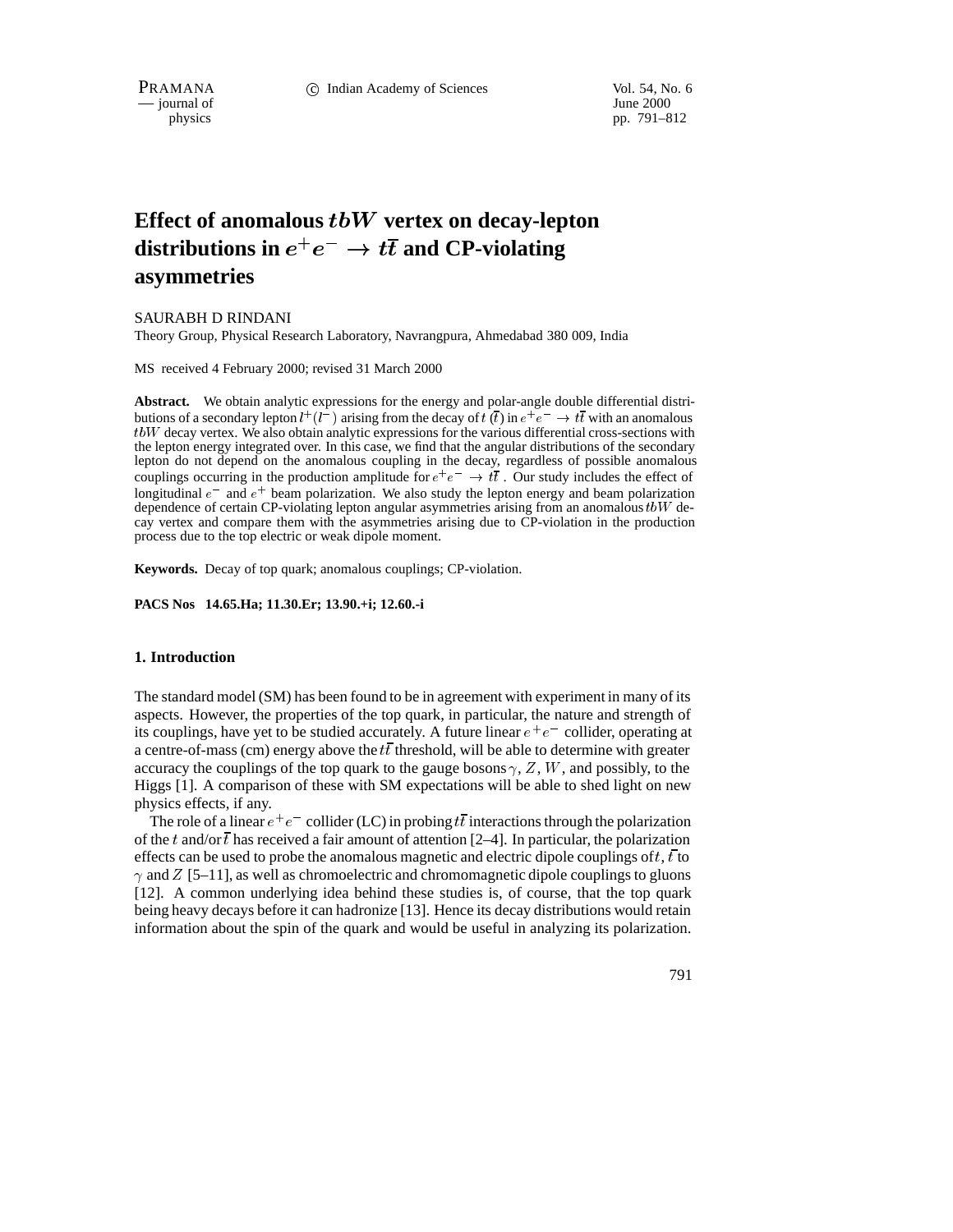The top quark polarization can thus be observed using its dominant decay into a bottom quark and a  $W$ , the latter decaying into a quark pair or a charged lepton and a neutrino. The accuracy of polarization measurements is therefore dependent on an accurate knowledge of the  $tbW$  vertex. It is of utmost importance, then, to study possible anomalous contributions to the  $tbW$  vertex, which might arise from the same sources as anomalous contributions to the production process.

In this paper we look at the process  $e^+e^- \to t\bar{t}$ , with either of t or  $\bar{t}$  decaying hadronically, while the other decays into a  $b$  quark, a charged lepton and a neutrino. We will be interested only in the kinematic distribution of the charged lepton as a probe of anomalous interactions either in the production process ( $e^+e^- \rightarrow t\bar{t}$ ), or in the tbW decay vertex. Our aim would be to examine features of various distributions which might isolate or emphasize anomalous effects in production over those in decay, or vice versa.

To this aim we have obtained analytic expressions for a full angular distribution, and also combined energy and polar-angle distribution of the secondary decay lepton in the cm frame, in the presence of non-standard contributions to production as well as decay. We have also included the effect of  $e^+$  and  $e^-$  beam longitudinal polarization.

The energy distribution of a single lepton in a semileptonic process described above, as well as energy correlations between leptons arising from t and  $\bar{t}$  decay, have been studied before in [5,9,14]. Angular distribution of leptons, as well as angular correlations have been studied in the context of CP-violating (electric and weak dipole) moments of the top quark alone [5-11] and/or of CP-violation in decay [15]. Many of these studies have been done in the context of specific models. An analytic expression for combined lepton energy and polar-angle distribution in the context of anomalous couplings present in the top production as well as decay, which has been obtained here, did not exist in the literature until very recently [16,17]. It should be noted, however, that our approach is considerably different from that of [16]. For example, we have used helicity amplitudes rather than the method of Kawasaki, Shirafuji and Tsai [18] used by them to get decay lepton distributions. We thus provide an independent cross check and confirmation of their expressions.

As it turns out, without the observation of lepton energy, it is impossible to see the effect of anomalous  $t\bar{b}W$  vertex in the lepton angular distribution. It is thus important to look at combined energy-angle distribution.

We have made use of our expressions to study CP-violation in the production and decay of  $t\bar{t}$ . We have calculated the contribution of the different sources of CP-violation, viz., top electric and weak dipole couplings and a CP-violating tbW vertex, to the dependence on lepton energy of certain simple angular asymmetries. We have also examined the role of longitudinal  $e^+$  and  $e^-$  beam polarization in discriminating among these different sources of CP-violation.

One of the results of this work is that so long as the lepton energy is integrated over, the distributions in terms of lepton and/or top angles are independent of non-standard effects in top decay, regardless of whether there are any non-standard effects in production or not. This has two consequences. Firstly, this implies that lepton angular distributions can be safely used for analyzing top polarization without fear of an error coming from possible non-standard effects in the  $tbW$  coupling. Thus, angular distributions can be used to study non-standard effects in top production without contamination from non-standard effects in decay. On the other hand, it is also evident that for studying non-standard effects in top decay, one has necessarily to look at the energy dependence. We have found that crucial changes of sign of certain asymmetries with polarization, and with lepton energy, can be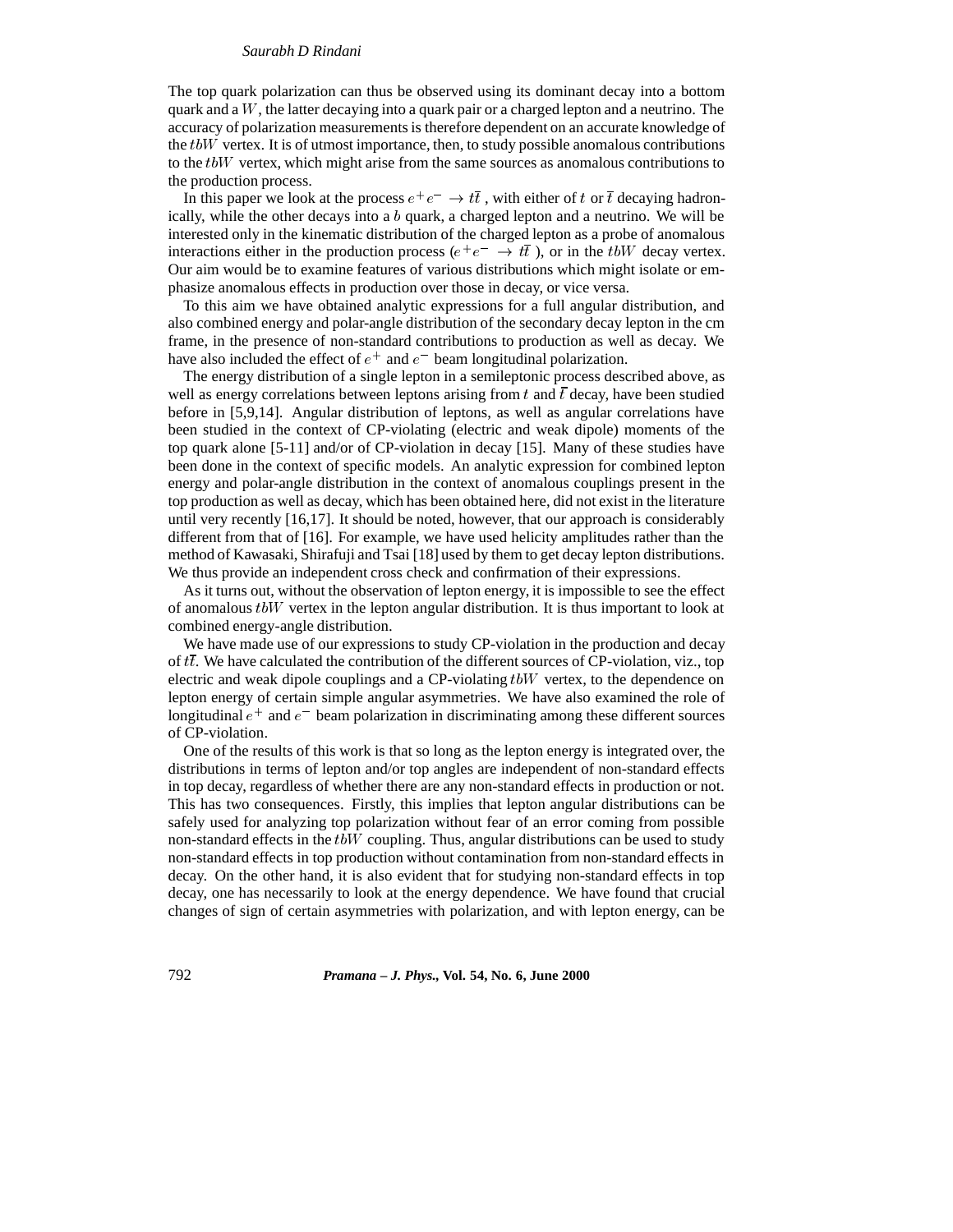used to enhance the relative importance of the contributions of CP-violation coming from the dipole moments of the top quark, and from the decay.

The plan of the rest of the paper is as follows. In the next section we set up our formalism and list helicity amplitudes for t and  $\bar{t}$  decay in the leptonic channel. In §3 we obtain energy integrated charged lepton angular distributions. In  $\S 4$  we obtain the distribution for the charged leptons in terms of energy and polar angle. Section 5 contains the results and discussion.

#### **2. Formalism and helicity amplitudes**

We describe in this section the calculation of helicity amplitudes in  $e^+e^- \rightarrow t\bar{t}$  and the subsequent decay  $t \to bl^+\nu_l$  ( $\bar{t} \to bl^-\bar{\nu}_l$ ). We adopt the narrow-width approximation for t and  $\bar{t}$ , as well as for  $W^{\pm}$  produced in t,  $\bar{t}$  decay.

We assume the top quark couplings to  $\gamma$  and Z to be given by the vertex factor  $ie\Gamma_{u}^{j}$ , where

$$
\Gamma_{\mu}^{j} = c_{v}^{j} \gamma_{\mu} + c_{a}^{j} \gamma_{\mu} \gamma_{5} + \frac{c_{d}^{j}}{2 m_{t}} i \gamma_{5} (p_{t} - p_{\bar{t}})_{\mu}, \quad j = \gamma, Z,
$$
 (1)

with

$$
c_v^{\gamma} = \frac{2}{3}, \quad c_a^{\gamma} = 0,
$$
  
\n
$$
c_v^Z = \frac{\left(\frac{1}{4} - \frac{2}{3}x_w\right)}{\sqrt{x_w \left(1 - x_w\right)}},
$$
  
\n
$$
c_a^Z = -\frac{1}{4\sqrt{x_w \left(1 - x_w\right)}},
$$
\n(2)

and  $x_w = \sin^2 \theta_w$ ,  $\theta_w$  being the weak mixing angle. We have assumed in (1) that the only addition to the SM couplings  $c_{v,a}^{\gamma,Z}$  are the CP-violating electric and weak dipole form factors,  $ec_d^{\gamma}/m_t$  and  $ec_d^{\gamma}/m_t$ , which are assumed small. We will call these electric dipole moment (edm) and weak dipole moment (wdm) for short. Including additional anomalous couplings, viz., vector, axial vector and magnetic dipole couplings is not a problem, and our deriviation of distributions would go through in that case. However, numerical calculations in this paper are restricted to only CP-violating effects and hence we do not include other form factors in eq. (1). Use has also been made of the Dirac equation in rewriting the usual dipole coupling  $\sigma_{\mu\nu} (p_t + p_{\bar{t}})^{\nu} \gamma_5$  as  $i \gamma_5 (p_t - p_{\bar{t}})_{\mu}$ , dropping small corrections to the vector and axial-vector couplings.

We write the contribution of a general tbW vertex to t and  $\bar{t}$  decays as

$$
\Gamma_{tbW}^{\mu} = -\frac{g}{\sqrt{2}} V_{tb} \bar{u}(p_b) \left[ \gamma^{\mu} (f_{1L} P_L + f_{1R} P_R) - \frac{i}{m_W} \sigma^{\mu \nu} (p_t - p_b)_{\nu} (f_{2L} P_L + f_{2R} P_R) \right] u(p_t), \tag{3}
$$

*Pramana – J. Phys.,* **Vol. 54, No. 6, June 2000** 793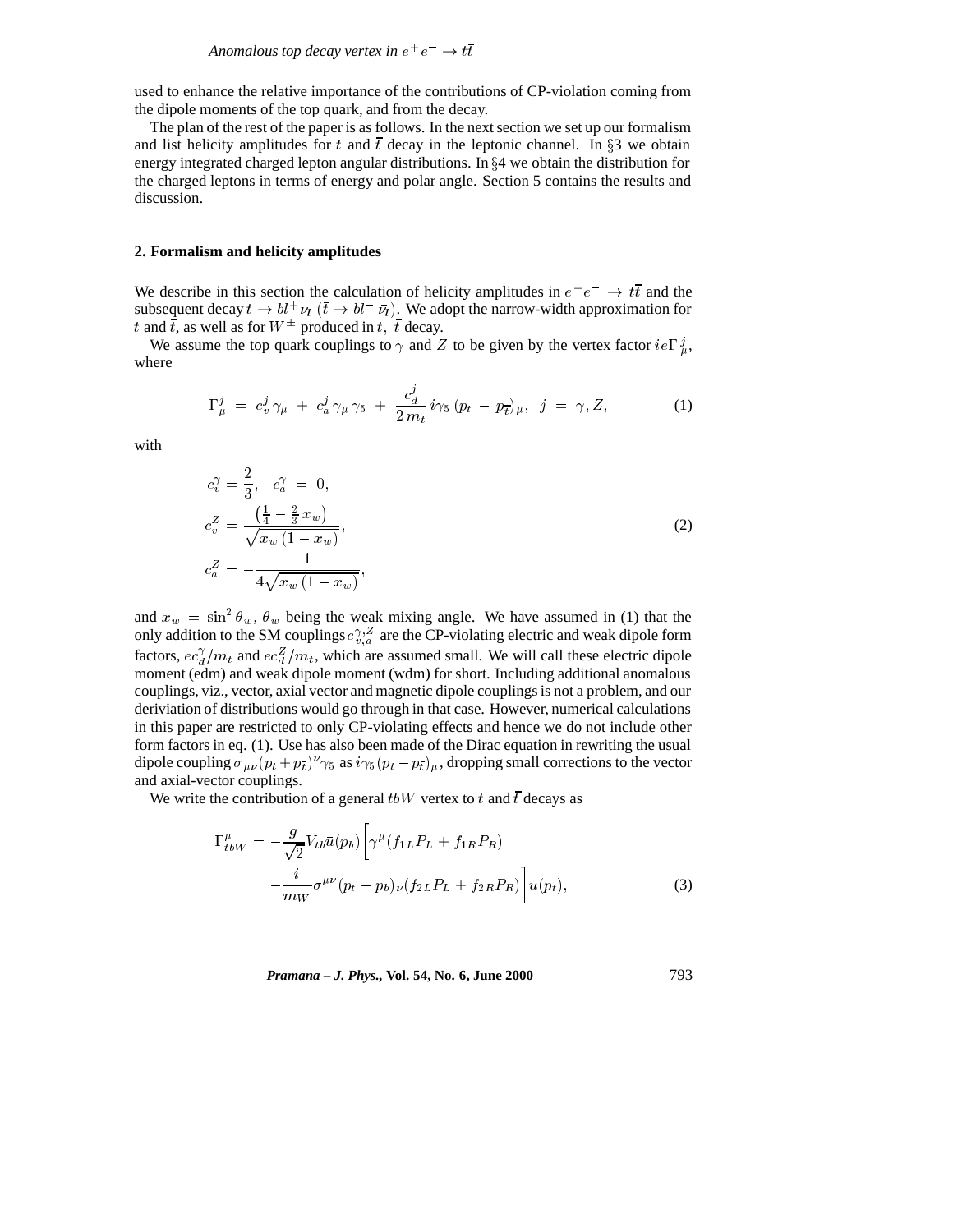$$
\bar{\Gamma}^{\mu}_{tbW} = -\frac{g}{\sqrt{2}} V_{tb}^* \bar{v}(p_{\bar{t}}) \left[ \gamma^{\mu} (\bar{f}_{1L} P_L + \bar{f}_{1R} P_R) - \frac{i}{m_W} \sigma^{\mu \nu} (p_{\bar{t}} - p_{\bar{b}})_{\nu} (\bar{f}_{2L} P_L + \bar{f}_{2R} P_R) \right] v(p_{\bar{b}}), \tag{4}
$$

where  $P_{L,R} = \frac{1}{2}(1 \pm \gamma_5)$ , and  $V_{tb}$  is the Cabibbo–Kobayashi–Maskawa matrix element, which we take to be equal to one. If CP is conserved, the form factors  $f$  above obey the relations

$$
f_{1L} = \bar{f}_{1L}; \ \ f_{1R} = \bar{f}_{1R}, \tag{5}
$$

and

$$
f_{2L} = f_{2R}; \ \ f_{2R} = f_{2L} \tag{6}
$$

Like  $c_d^{\gamma}$  and  $c_d^{\gamma}$  above, we will also treat  $f_{2L,R}$  and  $f_{2L,R}$  as small, and retain only terms linear in them. For the form factors  $f_{1L}$  and  $f_{1L}$ , we retain their SM values, viz.,  $f_{1L}$  =  $f_{1L} = 1$ .  $f_{1R}$  and  $f_{1R}$  do not contribute in the limit of vanishing b mass, which is used here. Also,  $f_{2L}$  and  $f_{2R}$  drop out in this limit.

The helicity amplitudes for  $e^+e^- \to \gamma^*, Z^* \to t\bar{t}$  in the centre-of-mass (cm) frame, including  $c_d^{\gamma, \Delta}$  couplings, have been given in [5] (see also Kane *et al*, ref. [2]), so we do not repeat them here.

To calculate the decay helicity amplitudes, we use the standard Dirac gamma matrix representations, and the following forms for Dirac spinors with definite helicity.

For the spinors for  $l$ ,  $b$  and  $\nu$ , and their antiparticles, all of which are assumed massless, we use the representations

$$
u_{-}(P) = \sqrt{P^{0}} \begin{pmatrix} -\sin\left(\frac{\Theta}{2}\right) e^{-i\Phi} \\ \cos\left(\frac{\Theta}{2}\right) \\ \sin\left(\frac{\Theta}{2}\right) e^{-i\Phi} \\ -\cos\left(\frac{\Theta}{2}\right) \end{pmatrix}; \ v_{+}(P) = \sqrt{P^{0}} \begin{pmatrix} \sin\left(\frac{\Theta}{2}\right) e^{-i\Phi} \\ -\cos\left(\frac{\Theta}{2}\right) \\ -\sin\left(\frac{\Theta}{2}\right) e^{-i\Phi} \\ \cos\left(\frac{\Theta}{2}\right) \end{pmatrix}, \ (7)
$$

where the subscript denotes the sign of the helicity and  $\Theta$  and  $\Phi$  are the polar and azimuthal angles of the momentum  $P$  of the respective particle or antiparticle.

For the spinors corresponding to t and  $\bar{t}$  in their respective rest frames, we use

$$
u_{t+} = \sqrt{2m_t} \begin{pmatrix} 1 \\ 0 \\ 0 \\ 0 \end{pmatrix}; \ u_{t-} = \sqrt{2m_t} \begin{pmatrix} 0 \\ 1 \\ 0 \\ 0 \end{pmatrix}, \tag{8}
$$

$$
v_{t+} = \sqrt{2m_t} \begin{pmatrix} 0 \\ 0 \\ 1 \\ 0 \end{pmatrix}; v_{t-} = \sqrt{2m_t} \begin{pmatrix} 0 \\ 0 \\ 0 \\ 1 \end{pmatrix}.
$$
 (9)

The non-vanishing helicity amplitudes, respectively M and  $\overline{M}$ , for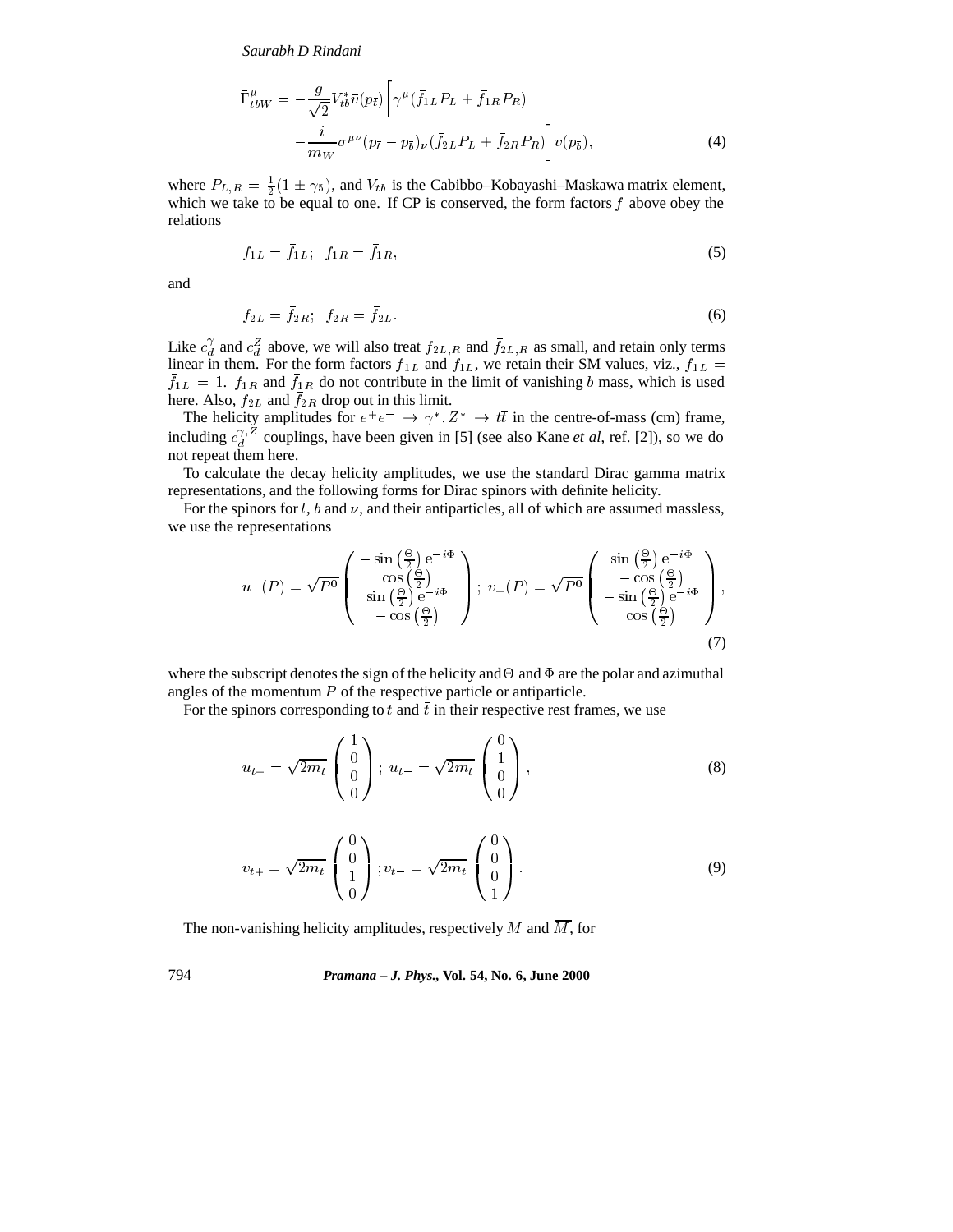Anomalous top decay vertex in  $e^+e^-\rightarrow t\bar t$ 

$$
t \to b W^+ , \ \ W^+ \to l^+ \nu_l
$$

and

$$
\bar{t} \to \bar{b}W^-, \quad W^- \to l^- \bar{\nu}_l
$$

in the respective rest frames of  $t$ ,  $\overline{t}$ , are given below (we neglect all fermion masses except  $m_t$ , the top mass):

$$
M_{+-+-} = -2\sqrt{2}g^2 \Delta_W(q^2)
$$
  
 
$$
\times \left\{ \left( 1 + \frac{f_{2R}}{\sqrt{r}} \right) \cos \frac{\theta_{l^+}}{2} \left[ \cos \frac{\theta_{\nu_l}}{2} \sin \frac{\theta_b}{2} e^{i\phi_b} - \sin \frac{\theta_{\nu_l}}{2} \cos \frac{\theta_b}{2} e^{i\phi_{\nu_l}} \right] - \frac{f_{2R}}{\sqrt{2}} \sin \frac{\theta_b}{2} e^{i\phi_b} \left[ \sin \frac{\theta_{\nu_l}}{2} \sin \frac{\theta_{l^+}}{2} e^{i(\phi_{\nu_l} - \phi_{l^+})} + \cos \frac{\theta_{\nu_l}}{2} \cos \frac{\theta_{l^+}}{2} \right] \right\}, \quad (10)
$$

$$
M_{-++} = -2\sqrt{2}g^2 \Delta_W(q^2)
$$
  
\n
$$
\times \left\{ \left( 1 + \frac{f_{2R}}{\sqrt{r}} \right) \sin \frac{\theta_{l^+}}{2} e^{-i\phi_{l^+}} \left[ \cos \frac{\theta_{\nu_l}}{2} \sin \frac{\theta_b}{2} e^{i\phi_b} - \sin \frac{\theta_{\nu_l}}{2} \cos \frac{\theta_b}{2} e^{i\phi_{\nu_l}} \right] + \frac{f_{2R}}{\sqrt{r}} \cos \frac{\theta_b}{2} \left[ \sin \frac{\theta_{\nu_l}}{2} \sin \frac{\theta_{l^+}}{2} e^{i(\phi_{\nu_l} - \phi_{l^+})} + \cos \frac{\theta_{\nu_l}}{2} \cos \frac{\theta_{l^+}}{2} \right] \right\},
$$
\n(11)

$$
\bar{M}_{+++} = -2\sqrt{2}g^2 \Delta_W(q^2)
$$
\n
$$
\times \left\{ \left( 1 + \frac{\bar{f}_{2L}}{\sqrt{r}} \right) \cos \frac{\theta_{l-}}{2} \left[ \cos \frac{\theta_{\bar{\nu}_{l}}}{2} \sin \frac{\theta_{\bar{b}}}{2} e^{-i\phi_{\bar{b}}} - \sin \frac{\theta_{\bar{\nu}_{l}}}{2} \cos \frac{\theta_{\bar{b}}}{2} e^{-i\phi_{\bar{\nu}_{l}}} \right] - \frac{\bar{f}_{2L}}{\sqrt{r}} \sin \frac{\theta_{\bar{b}}}{2} e^{-i\phi_{\bar{b}}} \left[ \sin \frac{\theta_{\bar{\nu}_{l}}}{2} \sin \frac{\theta_{l-}}{2} e^{i(\phi_{l-}-\phi_{\bar{\nu}_{l}})} + \cos \frac{\theta_{\bar{\nu}_{l}}}{2} \cos \frac{\theta_{l-}}{2} \right] \right\},\
$$
\n
$$
\bar{M}_{-+-+} = -2\sqrt{2}g^2 \Delta_W(q^2)
$$
\n
$$
\times \left\{ \left( 1 + \frac{\bar{f}_{2L}}{\sqrt{r}} \right) \sin \frac{\theta_{l-}}{2} e^{i\phi_{l-}} \left[ \cos \frac{\theta_{\bar{\nu}_{l}}}{2} \sin \frac{\theta_{\bar{b}}}{2} e^{-i\phi_{\bar{b}}} - \sin \frac{\theta_{\bar{\nu}_{l}}}{2} \cos \frac{\theta_{\bar{b}}}{2} e^{-i\phi_{\bar{\nu}_{l}}} \right] + \frac{\bar{f}_{2L}}{\sqrt{r}} \cos \frac{\theta_{\bar{b}}}{2} \left[ \sin \frac{\theta_{\bar{\nu}_{l}}}{2} \sin \frac{\theta_{l-}}{2} e^{i(\phi_{l-}-\phi_{\bar{\nu}_{l}})} + \cos \frac{\theta_{\bar{\nu}_{l}}}{2} \cos \frac{\theta_{l-}}{2} \right] \right\}, \tag{12}
$$

where

$$
\Delta_W(q^2) = \frac{1}{q^2 - m_W^2 + i\Gamma_W m_W} \tag{13}
$$

is the  $W$  propagator,  $q$  its momentum, and

$$
r = \frac{m_W^2}{m_t^2}.\tag{14}
$$

The subscripts  $\pm$  refer to signs of the helicities, the order of the helicities being t, b,  $l^+$ ,  $\nu_l$  ( $\bar{t}$ ,  $b$ ,  $l^-$ ,  $\bar{\nu}_l$ ). The various  $\theta$ 's are polar angles of the particles (in the t rest frame) and

*Pramana – J. Phys.,* **Vol. 54, No. 6, June 2000** 795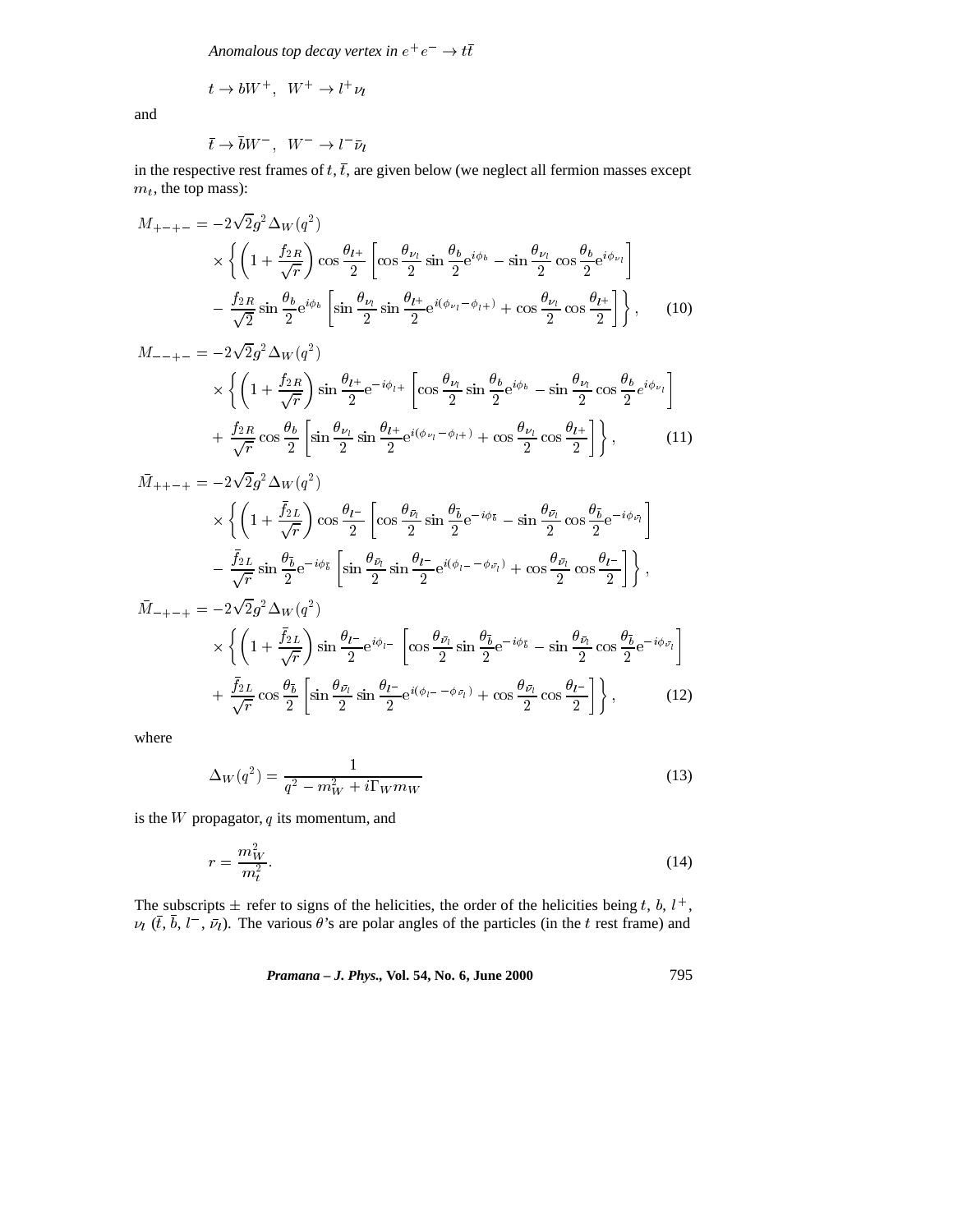of the antiparticles (in the  $\bar{t}$  rest frame) labelled by the suffixes with respect to a z axis which is the direction in which the top momentum is boosted to go from its rest frame to the cm frame.  $\phi$ 's are the azimuthal angles with respect to an x axis chosen in the plane containing the  $e^-$  momentum and positive z directions. We could have chosen here the polar and azimuthal angles of the lepton to be zero in the top rest frame. However, we maintain nonzero values for future use, when we boost to the cm frame.

The density matrix elements calculated from the above helicity amplitudes in the rest frame of the top are given by

$$
\Gamma_{\pm\pm} = g^4 |\Delta(q^2)|^2 (m_t^2 - 2p_t \cdot p_{l^+}) (1 \pm \cos \theta_{l^+}) \left( 1 + \frac{\text{Re} f_{2R}}{\sqrt{r}} \frac{m_W^2}{p_t \cdot p_{l^+}} \right),\tag{15}
$$

$$
\Gamma_{\pm\mp} = g^4 |\Delta(q^2)|^2 (m_t^2 - 2p_t \cdot p_{l^+}) \sin \theta_{l^+} e^{\pm i\phi_{l^+}} \left( 1 + \frac{\text{Re} f_{2R}}{\sqrt{r}} \frac{m_W^2}{p_{t} \cdot p_{l^+}} \right),\tag{16}
$$

$$
\bar{\Gamma}_{\pm\pm} = g^4 |\Delta(q^2)|^2 (m_t^2 - 2p_{\bar{t}} \cdot p_{l^-}) (1 \pm \cos \theta_{l^-}) \left( 1 + \frac{\text{Re}\bar{f}_{2L}}{\sqrt{r}} \frac{m_W^2}{p_{\bar{t}} \cdot p_{l^-}} \right),\tag{17}
$$

$$
\bar{\Gamma}_{\pm \mp} = g^4 |\Delta(q^2)|^2 (m_t^2 - 2p_{\bar{t}} \cdot p_{l-}) \sin \theta_{l-} e^{\mp i\phi_{l-}} \left( 1 + \frac{\text{Re}\bar{f}_{2L}}{\sqrt{r}} \frac{m_W^2}{p_{\bar{t}} \cdot p_{l-}} \right),\tag{18}
$$

where an averaging over the the azimuthal angles  $\phi_b$  and  $\phi_{\bar{b}}$  has been done. Notice that the only change in the decay density matrix relative to the expression in SM is the overall factor  $1 + (\text{Re} f_{2R}/\sqrt{r})(m_W^2/p_t \cdot p_{l+})$  or  $1 + ((\text{Re} f_{2L}/\sqrt{r})(m_W^2/p_{\bar{t}} \cdot p_{l-})).$  This has the important consequence that regardless of any anomalous contributions to the production process, the decay-lepton double differential distribution (calculated below) gets modified by anomalous  $t\bar{b}W$  couplings in the narrow-width approximation by the same overall factor. It is also interesting to note that only the real part of the anomalous couplings appear in the overall factor. This actually corresponds to the absorptive part of the decay amplitude.

We now make a Lorentz transformation to the laboratory frame using the fact that  $\Gamma_{ij}$ and  $\Gamma_{ij}$  are invariant, and the following transformations for the angles:

$$
1 \pm \cos \theta_{l^+} = \frac{(1 \mp \beta)(1 \pm \cos \theta_{tl}^{\text{c.m.}})}{1 - \beta \cos \theta_{tl}^{\text{c.m.}}},
$$
\n(19)

$$
\sin \theta_{l+} e^{i\phi_{l+}} = \frac{\sqrt{1-\beta^2}}{1-\beta \cos \theta_{t\mu+}^{c.m.}} (\sin \theta_{l+}^{c.m.} \cos \theta_{t}^{c.m.} \cos \phi_{l+}^{c.m.}) - \cos \theta_{l+}^{c.m.} \sin \theta_{t}^{c.m.} + i \sin \theta_{l+}^{c.m.} \sin \phi_{l+}^{c.m.}),
$$
\n(20)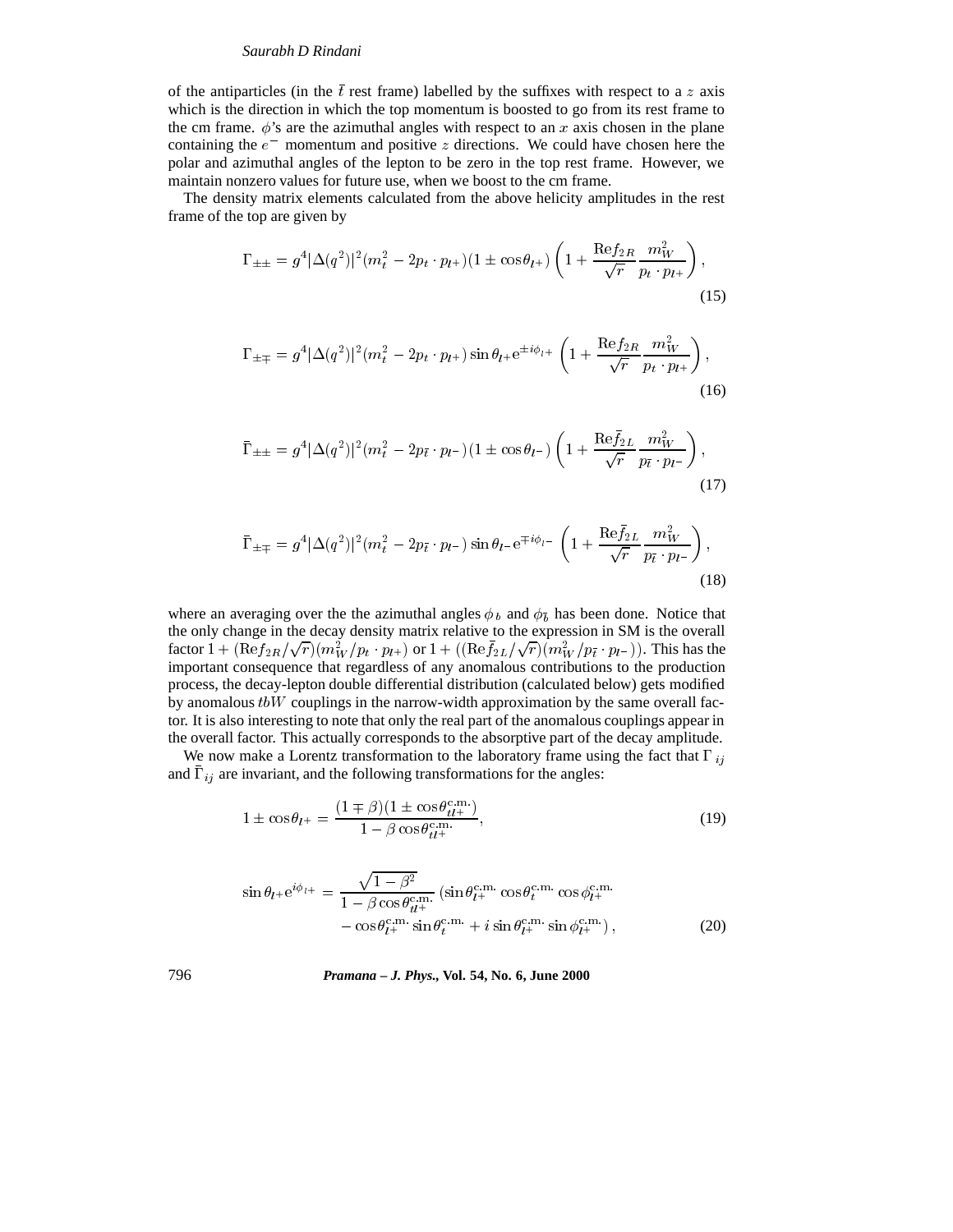where  $\theta_{tl}^{\text{c.m.}}$  is the angle between t and  $l^+$  directions in the c.m. frame. There are similar expressions for the angles of  $\bar{t}$ , and its decay products, which we do not give explicitly. We will henceforth calculate everything in the cm frame. We will therefore drop the label 'c.m.' over the angles, it being understood that all variables are in the  $e^+e^-$  c.m. frame.

Combining the production and decay density matrices in the narrow-width approximation for  $t, \bar{t}, W^+, W^-$ , we get the  $l^+$  and  $l^-$  distributions for the case of  $e^-$ ,  $e^+$  with polarization  $P_e$ ,  $P_{\bar{e}}$  to be

$$
\frac{d\sigma^{\pm}}{d\cos\theta_t dE_l d\cos\theta_l d\phi_l} = \frac{3\alpha^4 \beta}{16x_w^2 \sqrt{s}} \frac{E_l}{\Gamma_t \Gamma_W m_W} \times \left(1 + \frac{\text{Re}f^{\pm}}{\sqrt{r}} \frac{2m_W^2}{E_l \sqrt{s}(1 - \beta \cos\theta_{tl})}\right) \left(\frac{1}{1 - \beta \cos\theta_{tl}} - \frac{4E_l}{\sqrt{s}(1 - \beta^2)}\right) \times \left\{A(1 - \beta \cos\theta_{tl}) + B^{\pm}(\cos\theta_{tl} - \beta) + C^{\pm}(1 - \beta^2) \sin\theta_t \sin\theta_l (\cos\theta_t \cos\phi_l - \sin\theta_t \cot\theta_l) + D^{\pm}(1 - \beta^2) \sin\theta_t \sin\theta_l \sin\phi_l \right\},
$$
\n(21)

where A, B, C and D are quantities related to the production density matrices  $\rho_{ij}$  and  $\bar{\rho}_{ij}$ for t and  $\bar{t}$  respectively, by

$$
A = \rho_{++} + \rho_{--} = \bar{\rho}_{++} + \bar{\rho}_{--}, \tag{22}
$$

$$
B^{+} = \rho_{++} - \rho_{--},\tag{23}
$$

$$
B^{-} = \bar{\rho}_{++} - \bar{\rho}_{--}, \tag{24}
$$

$$
C^{+} = \text{Re}\rho_{+-} \frac{\sqrt{s}}{m_t \sin \theta_t},\tag{25}
$$

$$
C^{-} = \text{Re}\bar{\rho}_{+-} \frac{\sqrt{s}}{m_t \sin \theta_t},\tag{26}
$$

$$
D^{+} = \text{Im}\rho_{+} - \frac{\sqrt{s}}{m_t \sin \theta_t},\tag{27}
$$

$$
D^{-} = \text{Im}\bar{\rho}_{+} - \frac{\sqrt{s}}{m_t \sin \theta_t}.
$$
 (28)

The quantities  $A_i$ ,  $B_i$ ,  $C_i$  and  $D_i$  occurring in the above equations are functions of the masses, s, the degrees of  $e^-$  and  $e^+$  polarization ( $P_{e^-}$  and  $P_{e^+}$ ), and the coupling constants. They are listed in the appendix of [10].

In eq. (21),  $\sigma^+$  and  $\sigma^-$  refer respectively to  $l^+$  and  $l^-$  distributions, with the same notation for the kinematic variables of particles and antiparticles. Thus,  $\theta_t$  is the polar angle of t (or  $\bar{t}$ ), and  $E_l$ ,  $\theta_l$ ,  $\phi_l$  are the energy, polar angle and azimuthal angle of  $l^+$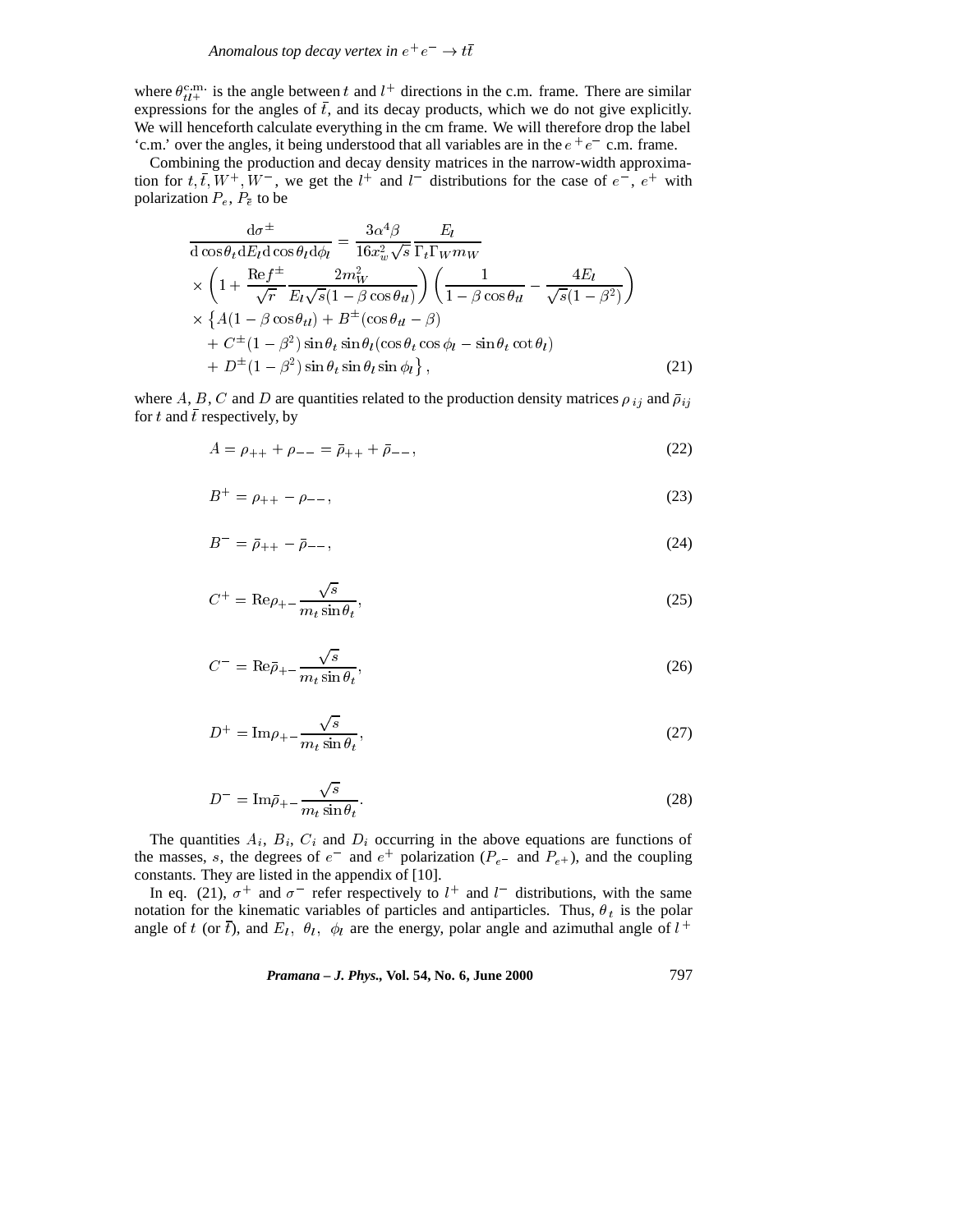(or  $l^-$ ). All the angles are now in the cm frame, with the z axis chosen along the  $e^$ momentum, and the x axis chosen in the plane containing the  $e^-$  and t directions.  $\theta_{tt}$  is the angle between the t and  $l^+$  directions (or  $\bar{t}$  and  $l^-$  directions).  $\beta$  is the t (or  $\bar{t}$ ) velocity:  $\beta = \sqrt{1 - 4m_t^2/s}$ . Also, we use  $f^+$  and  $f^-$  to denote  $f_{2R}$  and  $\bar{f}_{2L}$ , respectively. We note that the only effect of the anomalous decay vertex is to multiply the differential crosssection by an overall factor, which is dependent on the lepton energy and the decay angle of the lepton with respect to the top direction.

We can now proceed in either of the two ways. If we are not interested in energy dependence, we can integrate eq. (21) over  $E_l$ , and then over  $\phi_l$ , and finally over  $\cos \theta_l$ , as done in ref. [10] to get the  $d\sigma/d \cos \theta_l$ . In the intermediate steps, we would get angular distributions which contain dependence on the top-quark polar angle. We follow this procedure in the next section. Alternatively, if we are interested in the double differential cross-section  $d^2\sigma/(dE_l d\cos\theta_l)$ , we have to proceed somewhat differently. That procedure is outlined in  $§4$ .

#### **3. Angular distributions**

We now proceed to obtain an expression for angular distributions as outlined earlier. We start with eq. (21) and carry out the  $E_l$  integration. The limits of integration are

$$
\frac{m_W^2}{\sqrt{s}} \frac{1}{1 - \beta \cos \theta_{tt}} \le E_l \le \frac{m_t^2}{\sqrt{s}} \frac{1}{1 - \beta \cos \theta_{tt}}.
$$
\n(29)

The integration is simple to carry out, and we get the result

$$
\frac{d\sigma^{\pm}}{d\cos\theta_t d\cos\theta_l d\phi_l} = \frac{3\alpha^4 \beta}{16x_w^2 \sqrt{s}} \frac{1}{\Gamma_t \Gamma_W m_W}
$$
\n
$$
\times \frac{m_t^4}{6s} (1 - r)^2 (1 + 2r - 6\text{Re} f^{\pm} \sqrt{r}) \frac{1}{(1 - \beta \cos \theta_{tt})^3}
$$
\n
$$
\times \{A(1 - \beta \cos \theta_{tt}) + B^{\pm}(\cos \theta_{tt} - \beta) + C^{\pm} (1 - \beta^2) \sin \theta_t \sin \theta_l (\cos \theta_t \cos \phi_l - \sin \theta_t \cot \theta_l)
$$
\n
$$
+ D^{\pm} (1 - \beta^2) \sin \theta_t \sin \theta_l \sin \phi_l \}.
$$
\n(30)

As this equation shows, the effect of anomalous  $t \cdot bW$  couplings  $f^{\pm}$  on the distribution is through an overall constant factor  $1+2r - 6\text{Re} f^{\pm} \sqrt{r}$ . Any further integration will not affect this factor. In fact, this is precisely the factor which enters the t and  $\bar{t}$  total widths to first order in  $f^{\pm}$ :

$$
\Gamma_t = \frac{\alpha^2}{24x_w^2} \frac{m_t^3}{\Gamma_W m_W} (1 - r)^2 [(1 + 2r) - 6 \text{Re} f_{2R} \sqrt{r}],\tag{31}
$$

with a similar expression for  $\Gamma_{\bar{t}}$ , with  $f_{2R}$  replaced by  $f_{2L}$ . Using the expression for  $\Gamma_t$ from eq. (31) in (30), we get an expression which is identical to the one obtained with SM couplings for t and  $\bar{t}$  decay.

Thus, at least in the linear approximation scheme for anomalous decay couplings which we are employing, anomalous couplings (CP conserving as well as CP violating) in the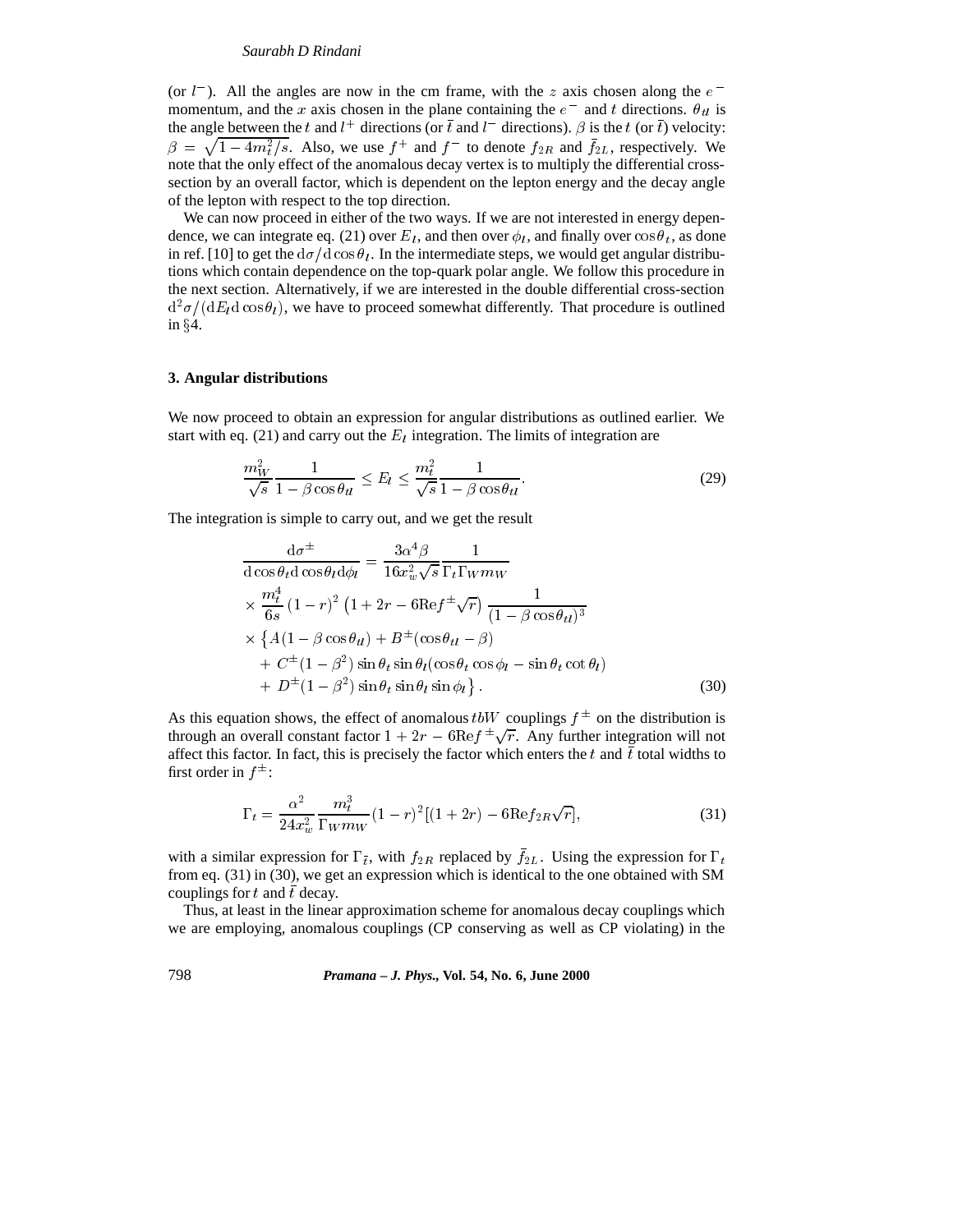decay have no effect on the angular distributions. This holds for arbitrary longitudinal polarizations of  $e^+$  and  $e^-$  beams and arbitrary anomalous  $\gamma t\bar t$  and  $Z t\bar t$  couplings, whether CP violating or CP conserving. It should be clarified that this result does not depend on a linear approximation in the anomalous  $\gamma t \bar{t}$  and  $Z t \bar{t}$  couplings, for then the result would be trivial. The result holds for arbitrary values of the quantities  $A, B, C, D$  parametrizing the production density matrix. Thus these could include higher orders of dipole couplings, or other anomalous couplings without affecting our result.

We can further do an integration over  $\phi_l$  and  $\cos \theta_t$  to obtain for the single differential cross-section the same expression as with SM couplings for the  $tbW$  vertex. This expression was given in [10], and has subsequently been found to agree with the result of Grzadkowski and Hioki by them [16]. However, in view of typographical errors in the expression in [10], we give the correct form here:

$$
\frac{d\sigma^{\pm}}{d\cos\theta_{l}} = \frac{3\pi\alpha^{2}}{32s} \beta \left\{ 4A_{0} \mp 2A_{1} \left( \frac{1-\beta^{2}}{\beta^{2}} \log \frac{1+\beta}{1-\beta} - \frac{2}{\beta} \right) \cos\theta_{l} \right.\n+2A_{2} \left( \frac{1-\beta^{2}}{\beta^{3}} \log \frac{1+\beta}{1-\beta} (1-3\cos^{2}\theta_{l}) \right.\n- \frac{2}{\beta^{2}} (1-3\cos^{2}\theta_{l} - \beta^{2} + 2\beta^{2}\cos^{2}\theta_{l}) \right)\n+2B_{1} \frac{1-\beta^{2}}{\beta^{2}} \left( \frac{1}{\beta} \log \frac{1+\beta}{1-\beta} - 2 \right) \cos\theta_{l}\n+ B_{2}^{\pm} \frac{1-\beta^{2}}{\beta^{3}} \left( \frac{\beta^{2}-3}{\beta} \log \frac{1+\beta}{1-\beta} + 6 \right) (1-3\cos^{2}\theta_{l})\n+ 2C_{0}^{\pm} \frac{1-\beta^{2}}{\beta^{2}} \left( \frac{1-\beta^{2}}{\beta} \log \frac{1+\beta}{1-\beta} - 2 \right) \cos\theta_{l}\n-C_{1}^{\pm} \frac{1-\beta^{2}}{\beta^{3}} \left( \frac{3(1-\beta^{2})}{\beta} \log \frac{1+\beta}{1-\beta} - 2(3-2\beta^{2}) \right) (1-3\cos^{2}\theta_{l}) \right\}. (32)
$$

The quantities  $A_i$ ,  $B_i$  and  $C_i$  in the above equation are coefficients of powers of  $\cos \theta_t$ , as defined below  $(D_i)$  do not appear in the above equation, but we define them here for completeness):

$$
A = A_0 + A_1 \cos \theta_t + A_2 \cos^2 \theta_t,\tag{33}
$$

$$
B^{\pm} = B_0^{\pm} + B_1 \cos \theta_t + B_2^{\pm} \cos^2 \theta_t, \tag{34}
$$

$$
C^{\pm} = C_0^{\pm} + C_1^{\pm} \cos \theta_t, \tag{35}
$$

$$
D^{\pm} = D_0^{\pm} + D_1^{\pm} \cos \theta_t. \tag{36}
$$

The values of the coefficients are given in the appendix of [10], in the presence of CPviolating electric and weak dipole moments. We only note here that contribution of CPeven magnetic and weak magnetic dipole moments may easily be included in those expressions using the helicity amplitudes given, e.g., by Ladinsky and Yuan in [2]. However, we will not make use of these in this paper.

*Pramana – J. Phys.,* **Vol. 54, No. 6, June 2000** 799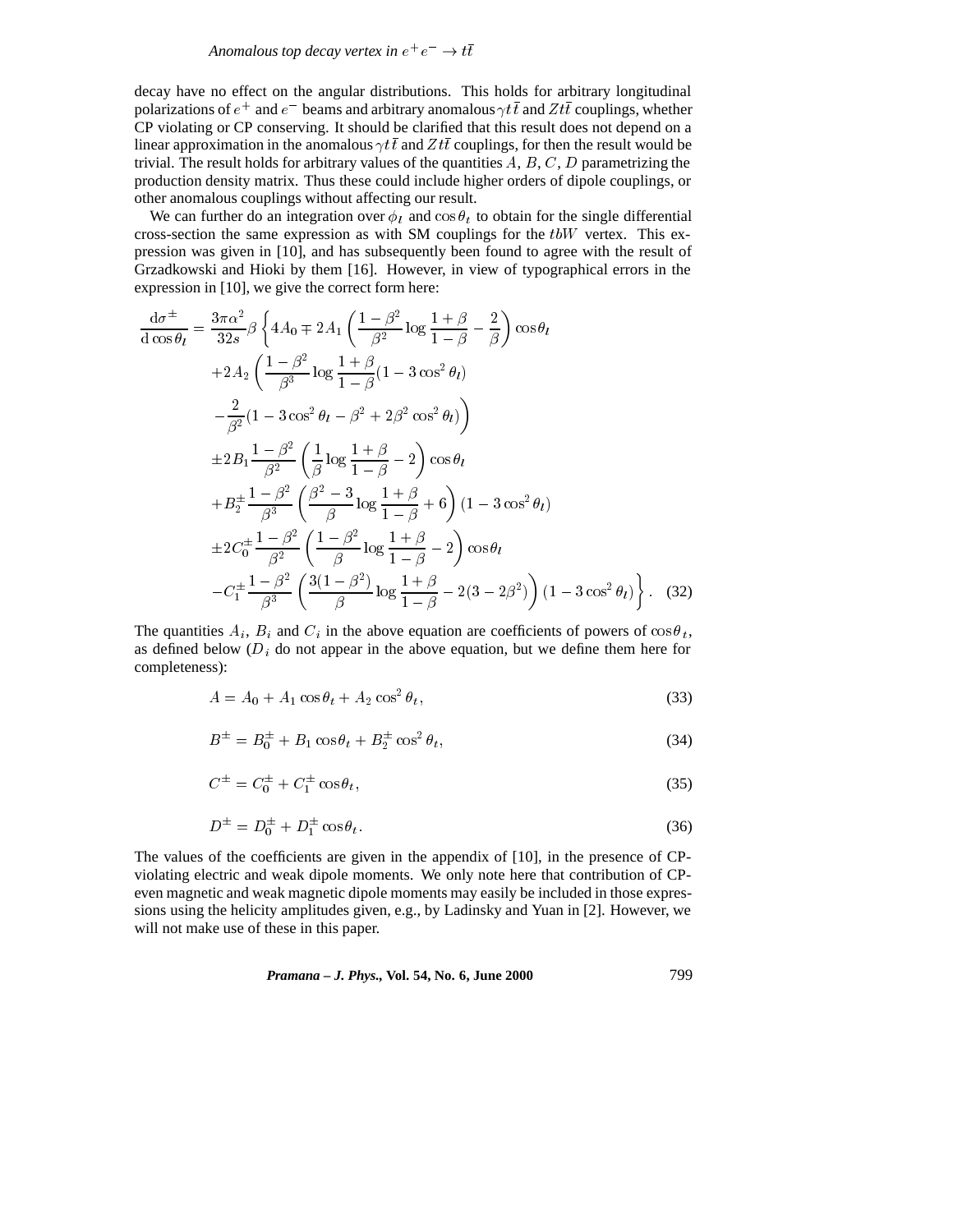#### **4. Energy and angle double differential distributions**

In order to obtain a distribution only in terms of lepton variables, we need to integrate the expression in (21) for the differential cross-section over  $\cos \theta_t$ . However, if we are interested only in the lepton energy and polar angle distributions, and not in the azimuthal angle of the the lepton, it is more convenient to proceed as follows. We first make a change of variables from  $\cos \theta_t$  and  $\phi_l$  to  $\cos \theta_{tl}$  and  $\alpha$ , where  $\alpha$  is defined by

$$
\cos \theta_t = \cos \theta_{tl} \cos \theta_l + \sin \theta_{tl} \sin \theta_l \cos \alpha. \tag{37}
$$

We then have

$$
d\cos\theta_t \, d\phi_l = d\cos\theta_{tl} \, d\alpha,\tag{38}
$$

and the relations for the sine of the angle  $\theta_t$ ,

$$
\sin \theta_t \sin \phi_l = \sin \theta_{tt} \sin \alpha, \ \sin \theta_t \cos \phi_l = \cos \theta_{tt} \sin \theta_l - \sin \theta_{tt} \cos \theta_l \cos \alpha. \tag{39}
$$

We can now integrate (21) over  $\alpha$  over the range 0 to  $2\pi$  to get

$$
\frac{d\sigma^{\pm}}{dE_l d c_l d c_{tl}} = \frac{3\pi \alpha^4 \beta}{32\sqrt{s} \sin \theta_W^4} \frac{E_l}{\Gamma_t \Gamma_W m_W} \n\times \left\{ \left[ \left( A_0 - \frac{B_0^{\pm}}{\beta} \right) \pm \left( A_1 - \frac{B_1}{\beta} \right) c_l c_{tl} + \left( A_2 - \frac{B_2^{\pm}}{\beta} \right) (c_l^2 c_{tl}^2 + \frac{1}{2} s_l^2 s_{tl}^2) \right] \right. \n+ \left[ B_0^{\pm} \pm B_1 c_l c_{tl} + B_2^{\pm} (c_l^2 c_{tl}^2 + \frac{1}{2} s_l^2 s_{tl}^2) \right] \frac{(1 - \beta^2)}{\beta} \frac{1}{(1 - \beta c_{tl})} \n+ \left[ \mp C_0^{\pm} c_l s_{tl}^2 + \frac{1}{2} C_1^{\pm} (1 - 3c_l^2) c_{tl} s_{tl}^2 \right] \right\} \n\times \left[ 1 - \frac{E_l \sqrt{s}}{m_t^2} (1 - \beta c_{tl}) \right] \left[ 1 + \frac{2 \text{Re} f^{\pm}}{\sqrt{r}} \frac{m_W^2}{E_l \sqrt{s} (1 - \beta c_{tl})} \right].
$$
\n(40)

In the above equation we have used the notation

$$
c_l \equiv \cos \theta_l, \ s_l \equiv \sin \theta_l; \ \ c_{tl} \equiv \cos \theta_{tl}, \ s_{tl} \equiv \sin \theta_{tl}. \tag{41}
$$

Note that in the above equation, as well as in the following equations,  $\Gamma_t$  is given by eq. (31) above, which includes the correction from the anomalous decay vertex.

The  $c_{tl}$  integrals can be carried out analytically, the limits of integration depending on the lepton energy. These may be written as

$$
L < c_{tl} < U,\tag{42}
$$

where  $L$  and  $U$  take different values in different energy ranges. They are given by

$$
L = \max\left(-1, \frac{1}{\beta} \left(1 - \frac{m_t^2}{E_l \sqrt{s}}\right)\right), \ U = \min\left(1, \frac{1}{\beta} \left(1 - \frac{m_W^2}{E_l \sqrt{s}}\right)\right). \tag{43}
$$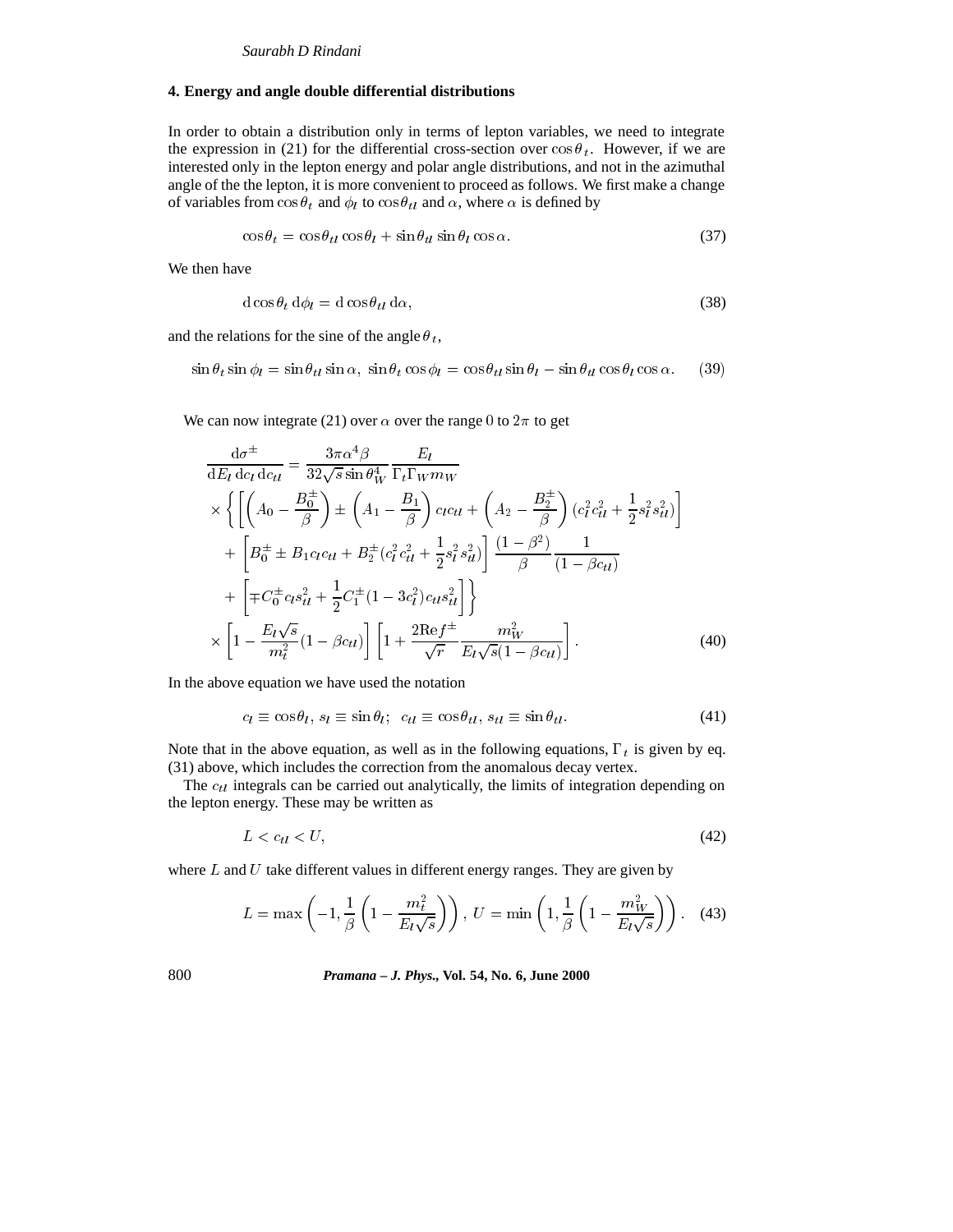For a given value of  $\sqrt{s}$ , this gives three possible ranges of energy, with distinct sets of limits on  $c_{tl}$ . These ranges of energy are described in detail in [3].

The result of integration over  $c_{tl}$  from L to U is given by

$$
\frac{d\sigma^{\pm}}{dE_l d_{Cl}} = \frac{3\pi\alpha^4\beta}{32\sqrt{s}\sin\theta_W^4} \frac{E_l}{\Gamma_t \Gamma_W m_W} \times \left[ \left( A_0 - \frac{B_0^{\pm}}{\beta} \right) X_0 \pm c_l \left( A_1 - \frac{B_1}{\beta} \right) X_1 \n+ \frac{1}{2} (3c_l^2 - 1) \left( A_2 - \frac{B_2^{\pm}}{\beta} \right) X_2 + \frac{1}{2} s_l^2 \left( A_2 - \frac{B_2^{\pm}}{\beta} \right) X_2' \n+ \frac{1 - \beta^2}{\beta} \left[ \left( B_0^{\pm} + \frac{1}{2} s_l^2 B_2^{\pm} \right) Y_0 \pm B_1 c_l Y_1 + \frac{1}{2} B_2^{\pm} (3c_l^2 - 1) Y_2 \right] \n+ (1 - \beta^2) C_0^{\pm} c_l Z_0 - \frac{1}{2} (1 - \beta^2) C_1^{\pm} (3c_l^2 - 1) Z_1 \right].
$$
\n(44)

Here we have used

$$
X_0 = P(U - L) + \frac{1}{2}Q(U^2 - L^2) + \frac{R}{\beta}\mathcal{L},\tag{45}
$$

$$
X_1 = \frac{1}{2}P(U^2 - L^2) + \frac{1}{3}Q(U^3 - L^3) - \frac{R}{\beta}F,
$$
\n(46)

$$
X_2 = \frac{1}{3}P(U^3 - L^3) + \frac{1}{4}Q(U^4 - L^4) - \frac{R}{\beta^2}\left(F + \frac{1}{2}\beta(U^2 - L^2)\right),\tag{47}
$$

$$
X_2' = P(U - L) + \frac{1}{2}Q(U^2 - L^2) + \frac{R}{\beta}\mathcal{L},\tag{48}
$$

$$
Y_0 = \frac{1}{\beta} P' \mathcal{L} - \frac{1}{\beta} Q(U - L) + R \frac{U - L}{(1 - L\beta)(1 - U\beta)},
$$
(49)

$$
Y_1 = -\frac{1}{\beta}P'F - \frac{1}{2}\frac{Q}{\beta}(U^2 - L^2) + \frac{R}{\beta}\left(\frac{U - L}{(1 - L\beta)(1 - U\beta)} - \frac{1}{\beta}\mathcal{L}\right),
$$
 (50)

$$
Y_2 = -\frac{1}{\beta^2} P' \left( F + \frac{1}{2} \beta (U^2 - L^2) \right) - \frac{Q}{3\beta} (U^3 - L^3) + \frac{R}{\beta^2} \left( U - L - \frac{2}{\beta} \mathcal{L} + \frac{U - L}{(1 - L\beta)(1 - U\beta)} \right),
$$
(51)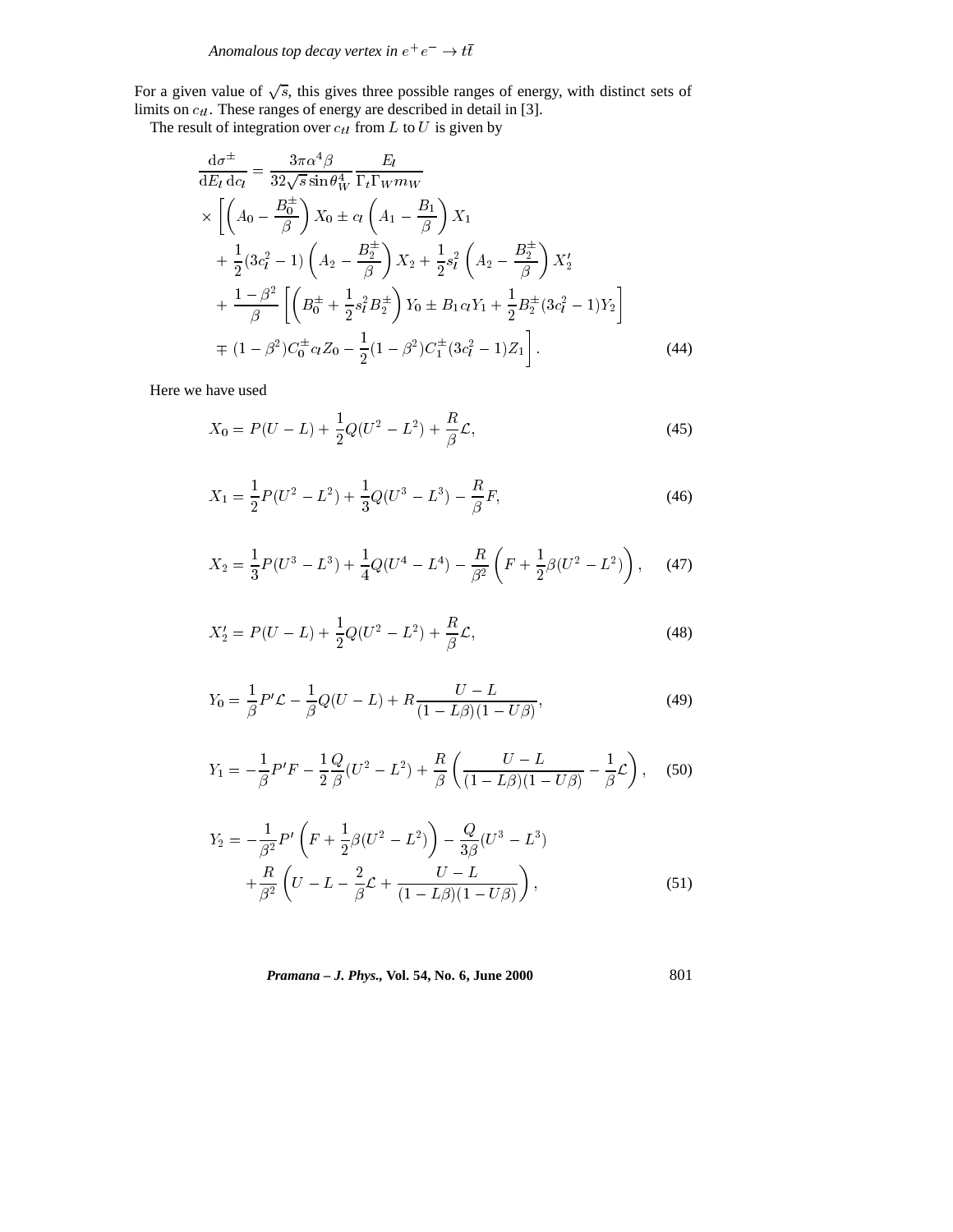$$
Z_0 = \frac{1}{\beta^2} P' \left( U - L + \frac{1}{2} \beta (U^2 - L^2) - \frac{1 - \beta^2}{\beta} \mathcal{L} \right)
$$
  
+ 
$$
\frac{Q}{\beta} \left( -(U - L) + \frac{1}{3} (U^3 - L^3) \right)
$$
  
+ 
$$
\frac{R}{\beta^2} \left( -2F + (U - L) - \frac{(1 - \beta^2)(U - L)}{(1 - L\beta)(1 - U\beta)} \right),
$$
 (52)

$$
Z_1 = \frac{1}{\beta^3} P' \left( (1 - \beta^2) F + \frac{1}{2} \beta (U^2 - L^2) + \frac{\beta^2}{3} (U^3 - L^3) \right)
$$
  
 
$$
- \frac{Q}{2\beta} \left( (U^2 - L^2) - \frac{1}{2} (U^4 - L^4) \right)
$$
  
 
$$
+ \frac{R}{\beta^3} \left( -2F - \frac{\beta}{2} (U^2 - L^2) + \frac{1 - \beta^2}{\beta} \mathcal{L} - \frac{(1 - \beta^2)(U - L)}{(1 - L\beta)(1 - U\beta)} \right).
$$
 (53)

Also,

$$
P = \left(1 - \frac{E_l \sqrt{s}}{m_t^2}\right) - 2f^{\pm} \sqrt{r},\tag{54}
$$

$$
Q = \frac{E_l \sqrt{s}}{m_t^2} \beta,\tag{55}
$$

$$
R = \frac{m_W^2}{E_l \sqrt{s}} \frac{2f^{\pm}}{\sqrt{r}},\tag{56}
$$

$$
P' = P + Q/\beta = 1 - 2f^{\pm}\sqrt{r},\tag{57}
$$

$$
F = U - L - \frac{1}{\beta} \log \frac{1 - L\beta}{1 - U\beta},\tag{58}
$$

$$
\mathcal{L} = \log \frac{1 - L\beta}{1 - U\beta}.
$$
\n(59)

We can use the above expression for the double differential cross-section to obtain CPviolating asymmetries. For example, the difference in the differential cross-sections for  $l^+$  and  $l^-$  for a given value of  $E_l$  but for values of  $\cos\theta_l$  differing in sign is a CP-odd quantity. The double differential cross-sections can easily be integrated to obtain analytic expressions for certain angular asymmetries as a function of the lepton energy. We had earlier proposed two asymmetries in the case where the lepton energy was completely integrated over [10,11], viz. the charge asymmetry (with a cut-off  $\theta_0$  in forward and backward angles), and the sum of the forward-backward asymmetries (again with an angular cut-off) for  $l^+$  and for  $l^-$ .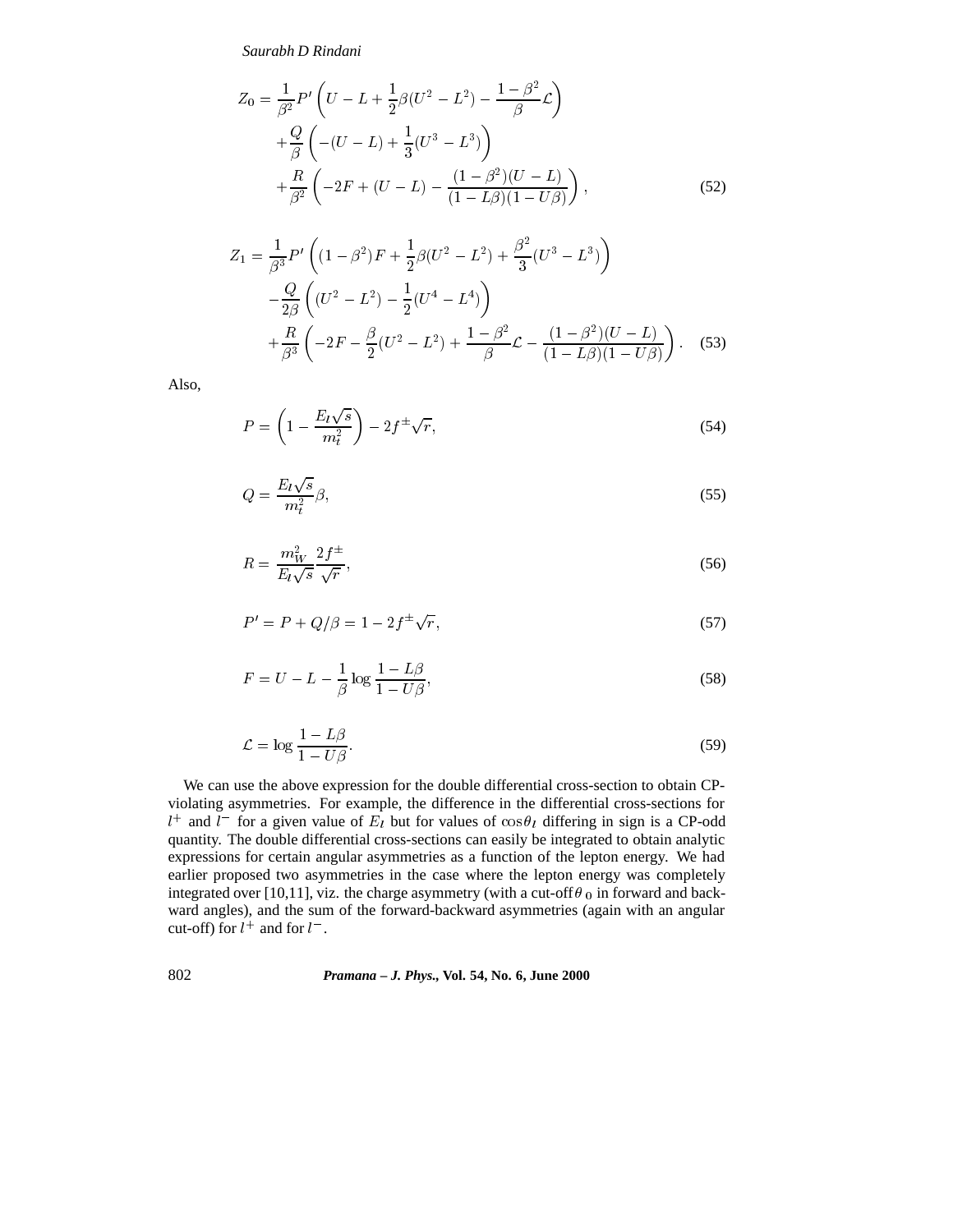Anomalous top decay vertex in  $e^+e^-\rightarrow t\bar t$ 

We redefine these for the case when energy is not integrated over:

$$
\mathcal{A}_{\text{ch}}(E_l, \theta_0) = \frac{\int_{\theta_0}^{\pi - \theta_0} d\theta_l \left( \frac{d\sigma^+}{dE_l d\theta_l} - \frac{d\sigma^-}{dE_l d\theta_l} \right)}{\int_{\theta_0}^{\pi - \theta_0} d\theta_l \left( \frac{d\sigma^+}{dE_l d\theta_l} + \frac{d\sigma^-}{dE_l d\theta_l} \right)},
$$
(60)

$$
\mathcal{A}_{\text{FB}}(E_l, \theta_0) = \frac{\int_{\theta_0}^{\frac{\pi}{2}} d\theta_l \left( \frac{d\sigma^+}{dE_l d\theta_l} + \frac{d\sigma^-}{dE_l d\theta_l} \right) - \int_{\frac{\pi}{2}}^{\pi-\theta_0} d\theta_l \left( \frac{d\sigma^+}{dE_l d\theta_l} + \frac{d\sigma^-}{dE_l d\theta_l} \right)}{\int_{\theta_0}^{\pi-\theta_0} d\theta_l \left( \frac{d\sigma^+}{dE_l d\theta_l} + \frac{d\sigma^-}{dE_l d\theta_l} \right)}.
$$
(61)

The first of these, for the case when there is no angular cut-off, and with only CP-violation in top production included, was discussed in [5,19] for unpolarized beams, and in [9,20] for longitudinally polarized beams.

We will calculate these asymmetries as functions of the lepton energy.

We do not display the expressions for these asymmetries. The corresponding angular integration is trivial, and the expressions lengthy.

In the next section we apply the above expressions to obtain numerical values for distributions and asymmetries.

#### **5. Results and discussion**

We will use expressions obtained in the previous sections to look at CP-violating asymmetries arising from top edm, wdm, and from  $tbW$  vertex. The asymmetries would get a contribution simultaneously from all these three sources. However, we have treated these sources one at a time, with the understanding that contributions from these would get added linearly in the asymmetries. In a given model, these contributions would occur in a fixed linear combination. However, in a model-independent approach, methods have to be devised to obtain the parameters simultaneously, independent of one another.

In our calculations in this section, we shall assume an LC operating at a cm energy of 500 GeV. We will assume a top-quark mass of 174 GeV and  $x_w = 0.23$ . We assume that while one of t and  $\bar{t}$  decays into a leptonic channel containing either e or  $\mu$ , the other decays hadronically into  $b$  and two jets. This means that all the earlier expressions for differential cross-sections have to be multiplied by the product of the hadronic branching ratio 2/3 and the leptonic branching ratio 2/9.

We have assumed that electron and positron beams are unpolarized, or fully longitudinally polarized, with the electron and positron beam polarizations equal and opposite. This may clearly not be possible in practice, since polarization of positron beams is more difficult. However, this strong assumption is not necessary, since what appears in the expressions for asymmetries is only the effective polarization

$$
P = (P_{e^{-}} - P_{e^{+}})/(1 - P_{e^{-}} P_{e^{+}}). \tag{62}
$$

Thus, for example, it is sufficient if  $P_{e^-} = -1$  and  $P_{e^+} = 0$  for P to be -1 [21].

*Pramana – J. Phys.,* **Vol. 54, No. 6, June 2000** 803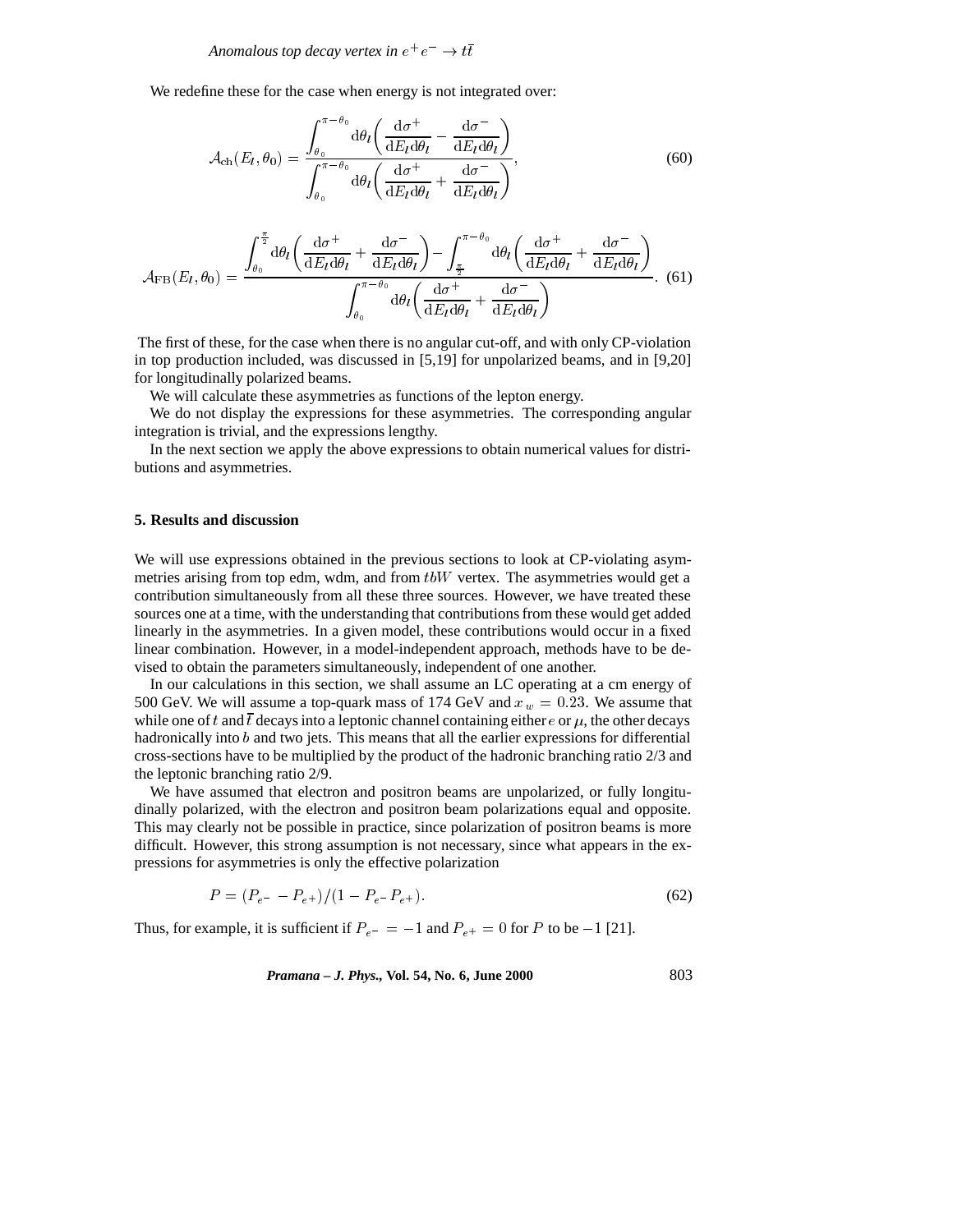The expressions for absolute (differential) cross-sections would depend on  $P$  as well as on  $1 - P_{e^-}P_{e^+}$ . In what follows, we will label polarizations by P.

In figures 1, 2 and 3 we give three dimensional plots of the double differential crosssection  $d\sigma/(dE_ldc_l)$  as a function of  $E_l$  and  $c_l$  in SM, for the beam polarizations of  $P_{e-}$  $P_{e^+} = 0$ ,  $P_{e^-} = -P_{e^+} = -1$  and  $P_{e^-} = -P_{e^+} = +1$ , respectively. The plots shown are for  $l^+$ . The corresponding ones for  $l^-$  are obtained simply by reflecting about  $\theta_l = \pi/2$ , since CP is conserved in SM. In figures 4, 5 and 6 we plot, respectively for  $P = 0$ ,  $P = -1$ and  $P = +1$ , the ratio of the CP-violating contribution to the differential cross-section from only CP-violation in the decay to the SM value of the differential cross-section



**Figure 1.** The standard model double differential cross-section as a function of energy  $E_l$  and polar angle  $\theta_l$  of the charged lepton  $l^+$  (either  $\mu^+$  or  $e^+$ ) for unpolarized beams. The bottom plane shows a few contours of constant cross-section.

**Figure 2.** The standard model double differential cross-section as in figure 1, but for beam polarizations  $P_{e^-} = -P_{e^+} = -1$ . The bottom plane shows a few contours of constant cross-section.



**Figure 3.** The standard model double differential cross-section as in figure 1, but for effective beam polarization  $P_{e-}$  =  $-P_{e+}$  = +1. The bottom plane shows a few contours of constant cross-section.



**Figure 4.** The ratio  $R(E_l, \theta_l)$  of the CPviolating part of the cross-section to the SM cross-section defined in the text for  $\mathrm{Re}f_{2R} = -\mathrm{Re}f_{2L} = 10^{-2}$  with unpolarized beams. A few contours of constant <sup>R</sup> values are shown on the bottom plane.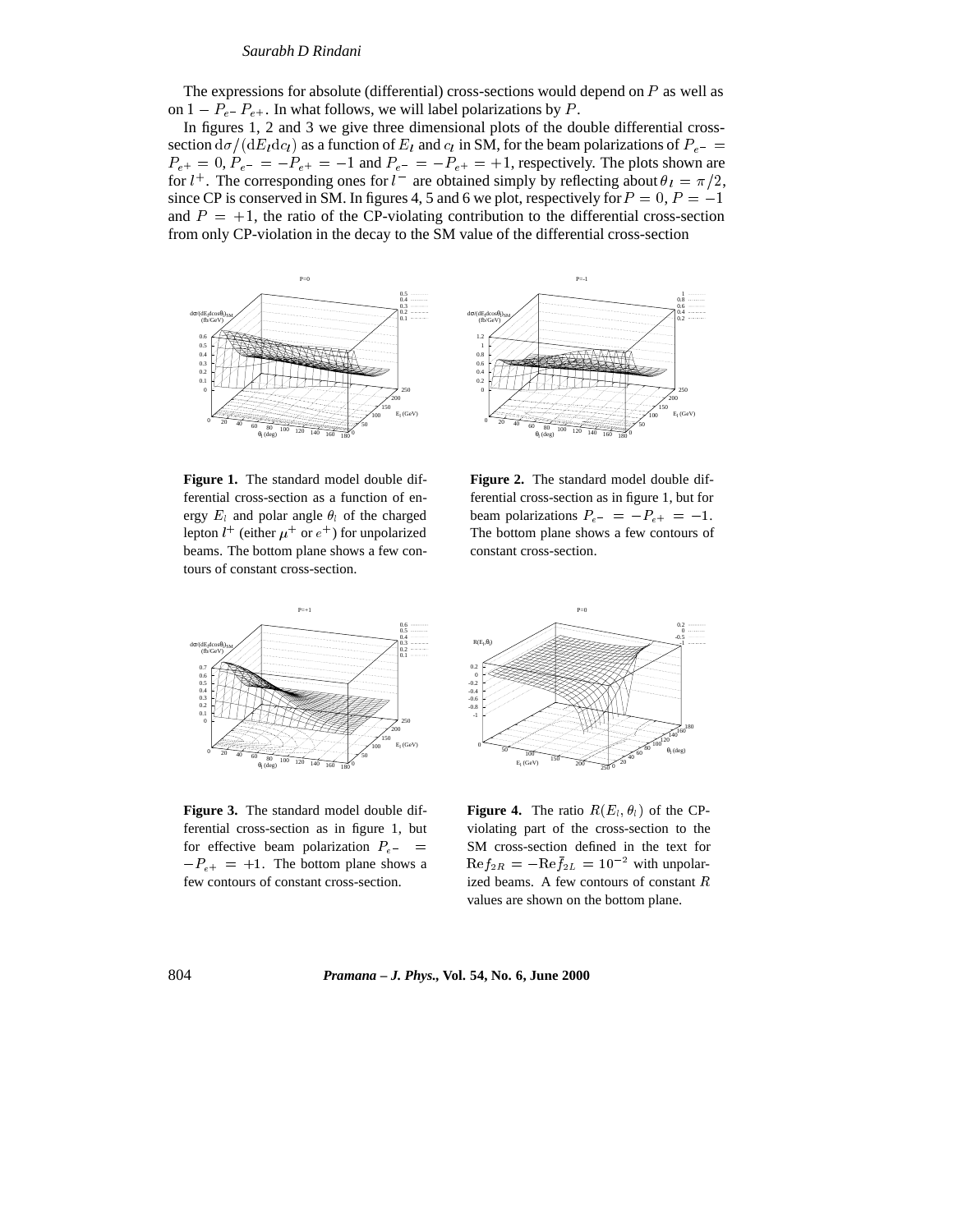



**Figure 5.** The ratio  $R(E_l, \theta_l)$  of the CPviolating part of the cross-section to the SM cross-section defined in the text for  $\text{Re}f_{2R} = -\text{Re}f_{2L} = 10^{-2}$  with effective beam polarization  $P = -1$ . A few contours of constant values of  $R$  are shown on the bottom plane.

**Figure 6.** The ratio  $R(E_i, \theta_i)$  of the CPviolating part of the cross-section to the SM cross-section defined in the text for  $\text{Re}f_{2R} = -\text{Re}f_{2L} = 10^{-2}$  with effective beam polarization  $P = +1$ . A few contours of constant values of  $R$  are shown on the bottom plane.

$$
R(E_l, \theta_l) = \frac{\frac{d\sigma^+}{dE_ldc_l}(E_l, \theta_l) - \frac{d\sigma^-}{dE_ldc_l}(E_l, \pi - \theta_l)}{2\frac{d\sigma_{SM}}{dE_ldc_l}(E_l, \theta_l)}
$$
(63)

for  $\text{Re} f_{2R} = -\text{Re} f_{2L} = 10^{-2}$ . In all the three-dimensional plots, figures 1–6, some selected contours are shown on the bottom plane.

As noted earlier, in practice there has to be a cut-off in  $\theta_l$  in the forward and backward directions. We shall mainly use a cut-off  $\theta_0 = 30^{\circ}$ , though we have examined the variation of our asymmetries with cut-off angle in what follows. To get an idea of the effect of cut-off on event rates, we have plotted the energy dependence of the SM differential cross-section for cut-off values of  $\theta_0 = 30^\circ$  and  $\theta_0 = 60^\circ$  in the forward and backward directions in figure 7, for the polarized and unpolarized cases.

In figure 8 we plot the lepton charge asymmetry  $A_{ch}$  for two values of cut-off angles,  $\theta_0 = 30^{\circ}$  and  $\theta_0 = 60^{\circ}$ , for the case of unpolarized  $e^+$  and  $e^-$  beams. The dependence of the asymmetry on lepton energy is shown assuming one source of CP-violation at a time – the top electric dipole moment (edm)  $d_t^{\gamma} = (0.1)e/m_t \approx 10^{-17} e$  cm, a top weak dipole moment (wdm) of  $d_t^Z = e/m_t$ , and top decay CP-violation (CPV) corresponding to Re $f_{2R} = -\text{Re}f_{2L} = 0.1$ . For the last case, there is no significant change in going from  $\theta_0 = 30^\circ$  to  $\theta_0 = 60^\circ$ . It is interesting to note that all asymmetries change sign for a lepton energy of 50–60 GeV. As is evident, a value of 0.1 for  $\text{Re}f_{2R} = -\text{Re}f_{2L}$  can produce the same order of asymmetry as top edm of  $10^{-17}$  e cm, or top wdm of  $10^{-16}$  e cm.

It should be noted that, as seen from figure 7, the SM lepton energy distribution peaks at an energy of about 40–50 GeV, and falls for low as well as high values of energy. Since it is the SM differential cross-section which occurs in the denominator of the charge asymmetry (and the forward–backward asymmetry discussed below), large values of the asymmetry for low and high values of the lepton energy must be treated with caution. They can be of order 1 simply because the SM cross-section in the denominator is small for those values of energy.

*Pramana – J. Phys.,* **Vol. 54, No. 6, June 2000** 805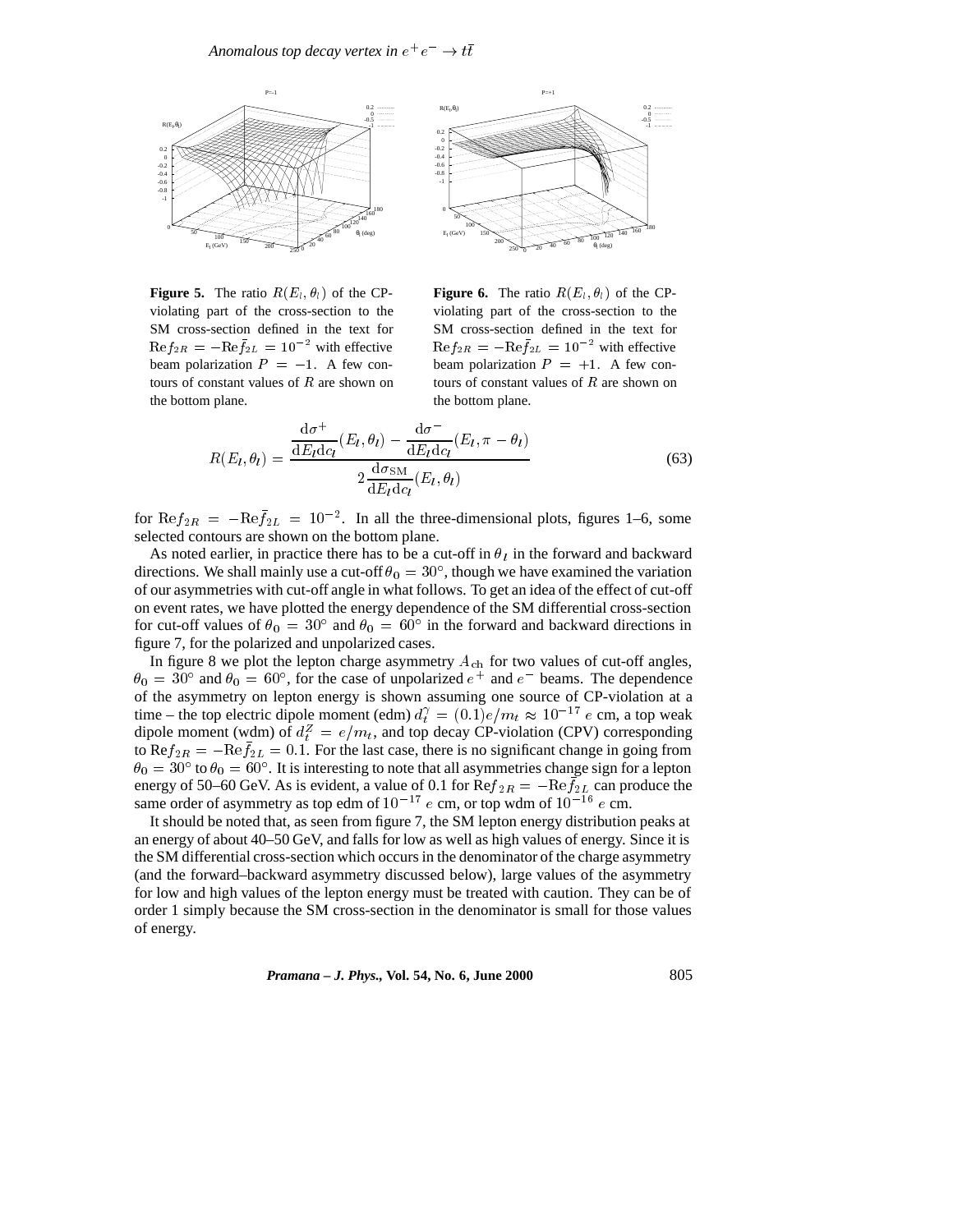

**Figure 7.** SM differential cross-section integrated over  $\theta_l$  with a cut-off  $\theta_0$  in the forward and backward directions. The curves are shown for  $\theta_0 = 30^{\circ}$  and  $\theta_0 = 60^{\circ}$  and for effective beam polarizations  $P = 0, -1, +1$ .



**Figure 8.** The charge asymmetry  $A_{ch}$  as function of  $E_l$  with two cut-off angles, for the different sources of CP-violation, and unpolarized beams. The top edm is taken to be  $(0.1)e/m_t$ , the wdm to be  $e/m_t$ , and  $\text{Re} f_{2R} = -\text{Re} f_{2L} = 0.1$ .

Figures 9, 10 and 11 show the charge asymmetry  $A_{ch}$  for a cut-off of  $\theta_0 = 30^{\circ}$  for the cases of nonzero edm, wdm, and decay CPV, respectively, each for effective beam polarization of P of  $0, -1$  and  $+1$ . It is clear that while charge asymmetries arising from both edm and wdm are sensitive to polarization for low and high values of lepton energy,  $A_{ch}$  due to decay CPV is not very sensitive to P.  $A_{ch}$  due to wdm even has opposite signs for  $P = +1$  and  $-1$ . This shows that the wdm contribution to  $A_{ch}$  may be easily separated by using data for positive and negative values of  $P$ . On the other hand,  $A_{ch}$  due to decay CPV may be separated by concentrating on  $E_l \approx 50$  GeV, where the other two asymmetries are close to zero and change sign.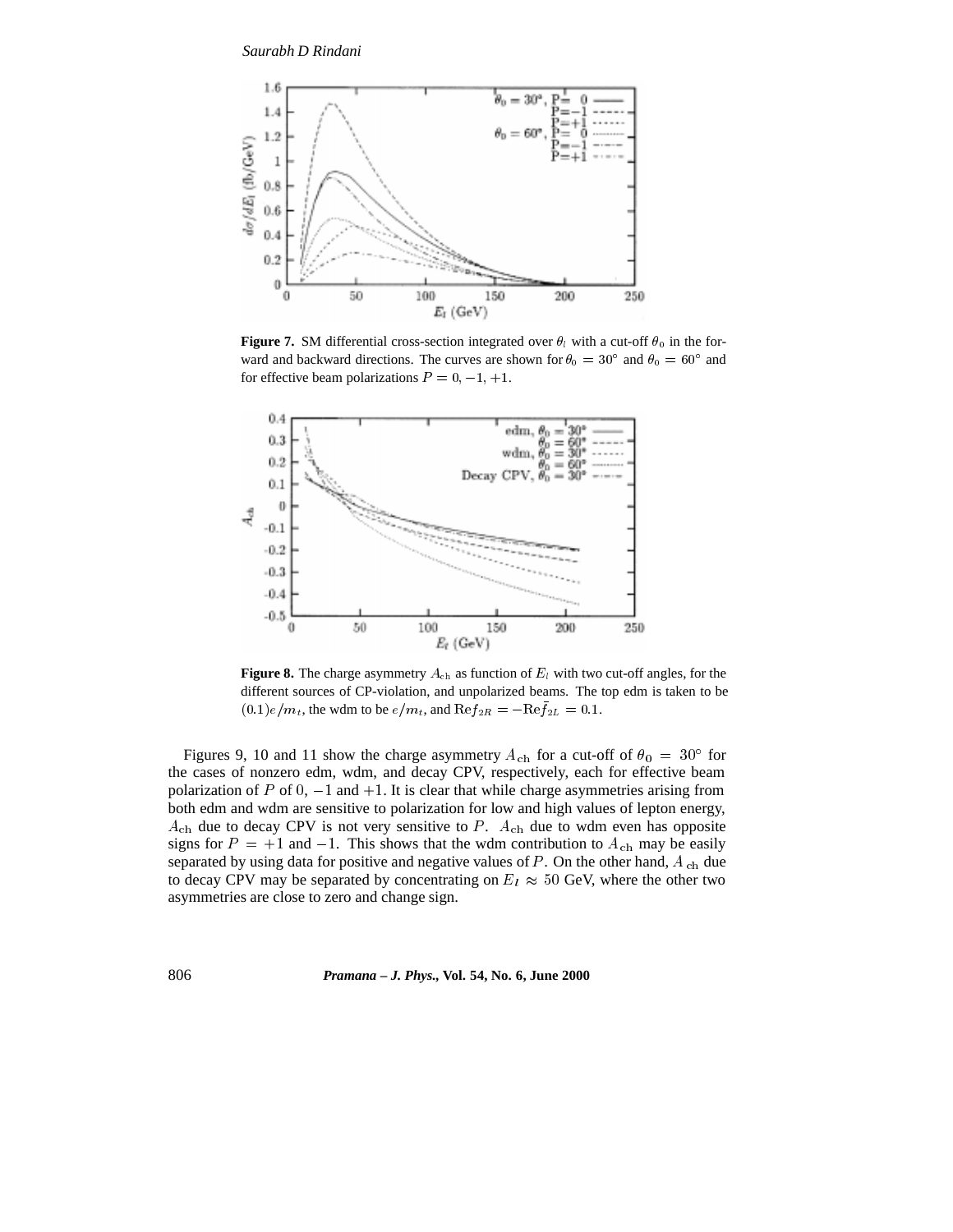Anomalous top decay vertex in  $e^+e^-\rightarrow t\bar t$ 



**Figure 9.** The charge asymmetry  $A_{ch}$  arising from the top edm as a function of  $E_l$  for  $\theta_0 = 30^{\circ}$  for three values of the effective  $e^+e^-$  polarization P. The top edm assumed is  $(0.1)e/m_t$ .



**Figure 10.** The charge asymmetry  $A_{ch}$  arising from the top weak dipole moment as a function of  $E_l$  for  $\theta_0 = 30^\circ$  for three values of the effective  $e^+e^-$  polarization P. The top wdm assumed is  $(0.1)e/m_t$ .

Figure 12, which is the analogue of figure 8, shows the forward–backward asymmetry (symmetrized over lepton charges)  $A_{FB}$ . It is seen from the figure that the edm contribution dominates over the wdm contribution for equal values of  $d_t^{\gamma}$  and  $d_t^{\gamma}$ , and in fact, it is very nearly 10 times the wdm contribution, by accident. Unlike  $A_{ch}$ , there is no change of sign.  $A_{FB}$  due to decay CPV, on the other hand, changes sign twice. Now the asymmetries are larger for a cut-off  $\theta = 30^{\circ}$  rather than for  $\theta = 60^{\circ}$ , unlike in the case of  $A_{ch}$ .

*Pramana – J. Phys.,* **Vol. 54, No. 6, June 2000** 807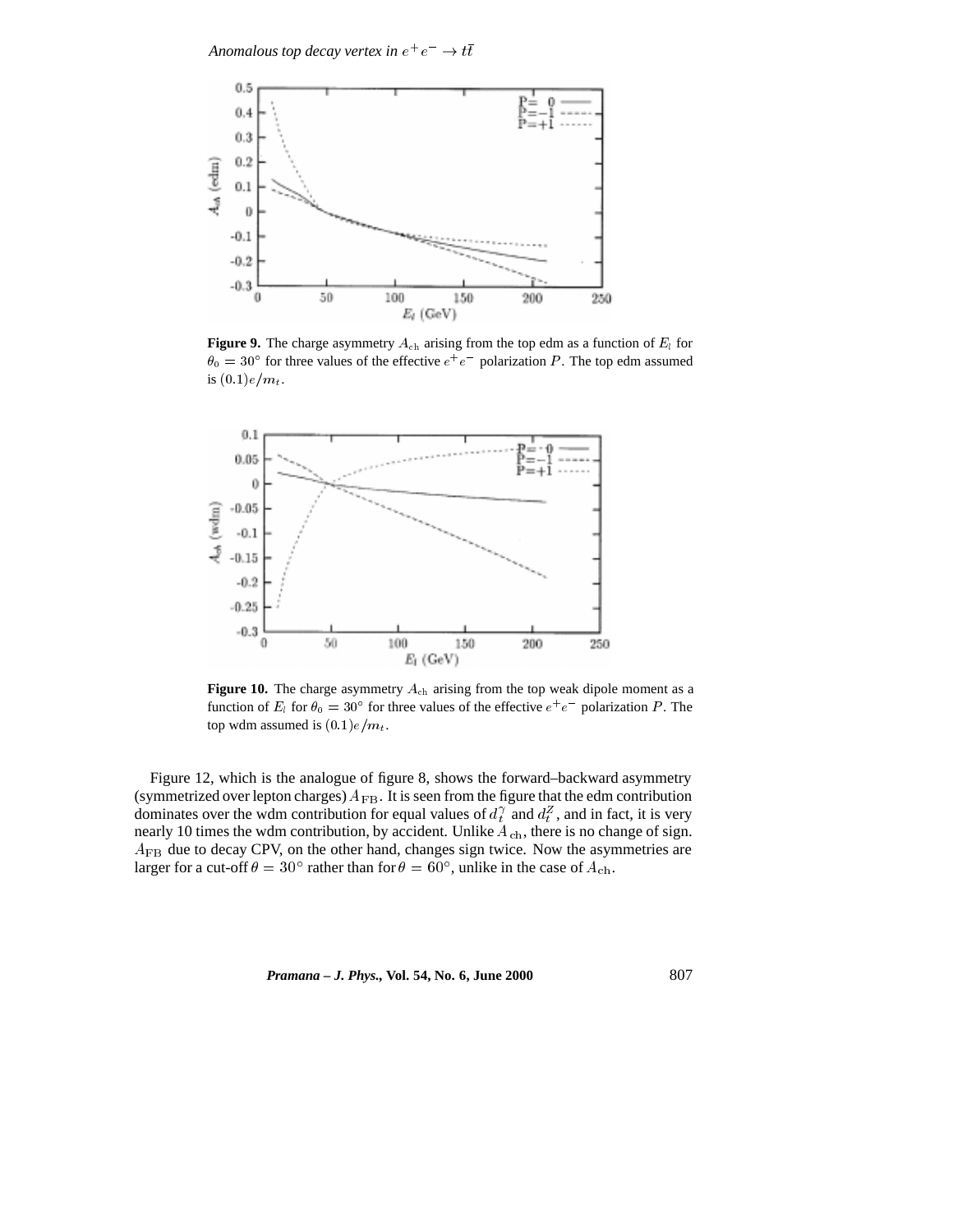

**Figure 11.** The charge asymmetry  $A_{ch}$  arising from the CP-violating  $tbW$  vertex as a function of  $E_l$  for  $\theta_0 = 30^\circ$  for three values of the effective  $e^+e^-$  polarization P.  $\text{Re} f_{2R} = -\text{Re} f_{2L} = 0.1$  is assumed.



**Figure 12.** The asymmetry  $A_{FB}$  as function of  $E_l$  with two cut-off angles, for the different sources of CP-violation, for unpolarized beams. The top edm is taken as  $(0.1)e/m_t$ , and  $\text{Re}f_{2R} = -\text{Re}f_{2L} = 0.1$ . The curve for a top wdm of  $e/m_t$  approximately coincides with the curve for edm, and is not shown separately.

Looking at the polarization dependences of  $A_{FB}$  in figures 13, 14 and 15 it is clear that in all cases there is strong sensitivity to  $P$ . Again  $A_{FB}$  due to wdm changes sign with  $P$ , whereas that due to edm does not. However,  $A_{FB}$  due to decay CPV also changes sign with P for low as well as high values of  $E_l$ .

It is useful to get an idea of the sensitivity of a linear collider with an integrated luminosity of 100 fb<sup>-1</sup> to the CP-violating parameters. The number of events expected in an energy bin of 10 GeV centred around  $E_l \approx 40$  GeV in the unpolarized case would be  $N \approx 900$ , corresponding to  $\sqrt{N} = 30$ . For a  $2\sigma$  effect, the asymmetry then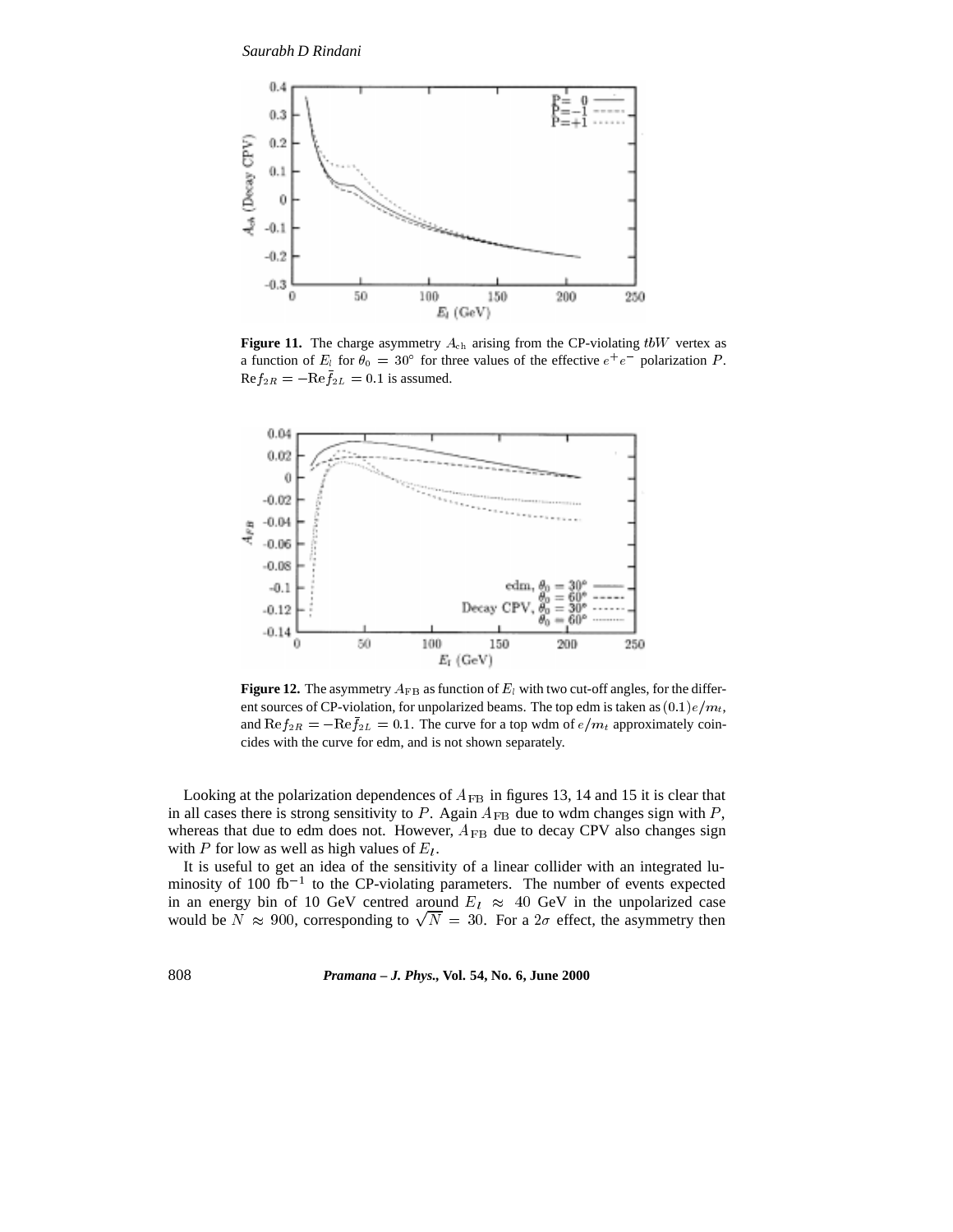

**Figure 13.** The asymmetry  $A_{FB}$  arising from the top electric dipole moment as a function of  $E_l$  for  $\theta_0 = 30^\circ$  for three values of the effective  $e^+e^-$  polarization P. The top edm assumed is  $e/m_t$ .



**Figure 14.** The asymmetry  $A_{FB}$  arising from the top weak dipole moment as a function of  $E_l$  for  $\theta_0 = 30^\circ$  for three values of the effective  $e^+e^-$  polarization P. The top edm assumed is  $e/m_t$ .

should be at least 0:06. A charge asymmetry of this magnitude would correspond to edm of about  $10^{-18}$  e cm, or wdm of about  $10^{-18}$  e cm, or  $f^{\pm} \approx 0.06$ . Combining data from several bins and doing a likelihood analysis could easily improve this sensitivity to  $f^{\pm} \approx 10^{-3}$ . Since the expectation from popular models like the minimal supersymmetric standard model for  $f^{\pm}$  is in this range, it would be interesting to look for the asymmetries we have discussed. A more detailed study of the statistical significance and possible backgrounds would be worthwhile.

*Pramana – J. Phys.,* **Vol. 54, No. 6, June 2000** 809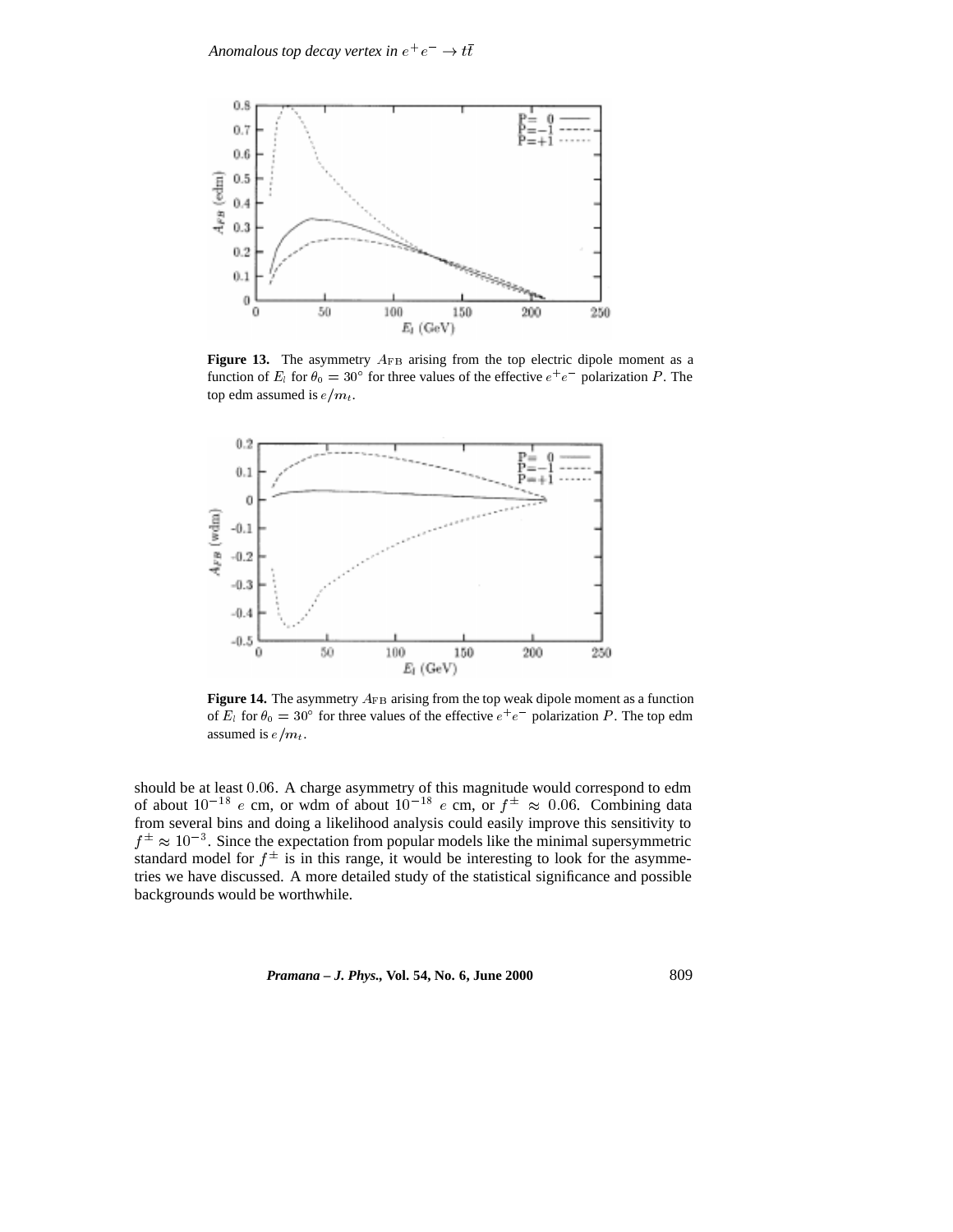

**Figure 15.** The asymmetry  $A_{FB}$  arising from the CP-violating  $tbW$  vertex as a function of  $E_l$  for  $\theta_0 = 30^\circ$  for three values of the effective  $e^+e^-$  polarization P. Re $f_{2R} =$  $-{\rm Re}f_{2L}=0.1$  is assumed.

To summarize, after obtaining analytic expressions for angular distributions and energyangle double distributions including anomalous effects in production as well as decay, we have studied the CP-violating asymmetries  $A_{ch}$  and  $A_{FB}$  as functions of decay-lepton energy and the initial beam polarization. Since anomalous effects in the decay do not appear in the angular distributions where energy has been integrated over, these are not useful for the study of CP-violation in decay. On the other hand, these are most useful for the study of CP-violation in production, as discussed in [11].

To be able to get a handle on CP-violation in the  $tbW$  vertex, we have compared the  $E_l$  and polarization dependence of  $A_{ch}$  and  $A_{FB}$  arising from the top-quark edm, wdm, and decay CPV separately. We find interesting features like zeros and sign changes in the asymmetries as a function of energy, which are different for the different sources of CPviolation. In general there is strong dependence on effective beam polarization  $P$ , which not only enhances the asymmetry in most cases, but might also help in discrimination amongst the various sources of CP-violation. We have not studied in detail the procedure for discriminating, but have indicated significant features which might be used. A detailed study of various sensitivities would be useful.

We end with a few comments.

The CP-violating asymmetries we have considered are simple in principle as also straightfoward to implement from the experimental point of view, as they do not require the determination of the top-quark direction or momentum. It is possible to use correlations of optimal observables, which would maximize the statistical sensitivity [7], at the expense of simplicity.

Note that the asymmetries we have chosen are odd under CP, but even under 'naive' time reversal  $T_N$ , i.e., sign reversal of spins and momenta, without an interchange of initial and final states. The CPT theorem therefore implies that they should necessarily come from the absorptive part of the amplitude [23]. As noted earlier, only the absorptive part of the  $tbW$  vertex contributes to the differential cross-sections. It follows that had a CPodd asymmetry which was odd under  $T_N$  been chosen, it could not have depended on CP-violation in decay.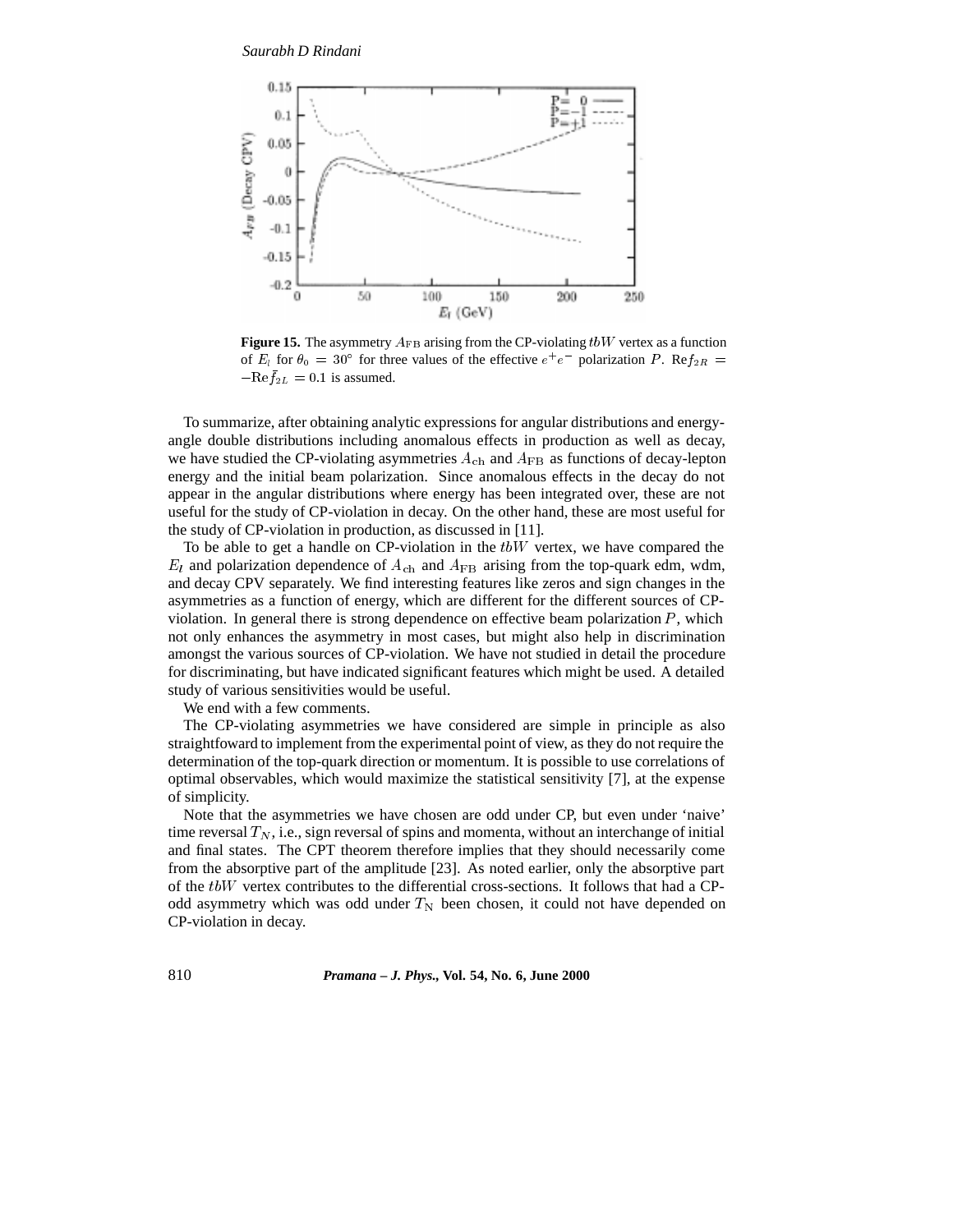In the above, we have taken into account the practical requirement of imposing a cut on the angle of the detected lepton with respect to the beam axis. A similar practical constraint might be necessary for the lepton energy. The detection of a charged lepton will require it to have a minimum energy. However, for a cm energy of 500 GeV, the minimum lepton energy allowed kinematically is about 7.5 GeV. Thus, if the cut needed for detection is not required to be below about 7.5 GeV, our results can be used as such. If, however, a cut is to be larger, this cut may itself introduce a dependence on  $f^{\pm}$  of the polar angle distribution, which was found to be absent when the full range of energy is integrated over, as in eq. (32). This would need further study. However, it can be seen that this question can be easily handled by doing an analytic integration over the appropriate energy region using our expressions.

After the completion of this work, the paper of Boos *et al* [24] was listed in the Los Alamos archive, which discusses asymmetries due to anomalous  $tbW$  vertex. They do not discuss explicitly CP-violating asymmetries which have been described in this paper.

#### **Acknowledgements**

I thank Zenro Hioki for encouragement and correspondence, and also for providing independent confirmation of the result in eq. (32) prior to publication. I thank Debajyoti Choudhury for a clarification on energy cuts for charged leptons. I also thank Toni Pich for his suggestion that beam polarization might be able to discriminate CP-violation in decay from CP-violation in production.

#### **References**

- [1] See, for example,  $e^+e^-$  Collisions at 500 GeV: The physics potential edited by P M Zerwas, DESY Orange report, 92-123A+B, 93-12C
- [2] J F Donoghue and G Valencia, *Phys. Rev. Lett.* **58**, 451 (1987) C A Nelson, *Phys. Rev.* **D41**, 2805 (1990) G L Kane, G A Ladinsky and C-P Yuan, *Phys. Rev.* **D45**, 124 (1991) C R Schmidt and M E Peskin, *Phys. Rev. Lett.* **69**, 410 (1992) C R Schmidt, *Phys. Lett.* **B293**, 111 (1992)
- [3] T Arens and L M Sehgal, *Phys. Rev.* **D50**, 4372 (1994)
- [4] S Parke and Y Shadmi, *Phys. Lett.* **B387**, 199 (1996) C T Hill and S J Parke, *Phys. Rev.* **D49**, 4454 (1994) A Brandenburg, M Flesch and P Uwer, hep-ph/9911249
- [5] D Chang, W-Y Keung and I Phillips, *Nucl. Phys.* **B408**, 286 (1993); **429**, 255 (1994) (E)
- [6] W Bernreuther, T Schröder and T N Pham, *Phys. Lett.* **B279**, (1992) W Bernreuther and A Brandenburg, *Phys. Lett.* **B314**, 104 (1993); *Phys. Rev.* **D49**, 4481 (1994) J P Ma and A Brandenburg, *Z. Phys.* **C56**, 97 (1992) A Brandenburg and J P Ma, *Phys. Lett.* **B298**, 211 (1993) J M Yang and B Young, *Phys. Rev.* **D56**, 5907 (1997) A Bartl, E Christova, T Gajdosik and W Majerotto, *Phys. Rev.* **D58**, 074007 (1998) H Zhou, *Phys. Lett.* **B439**, 393 (1998) S M Lietti and H Murayama, hep-ph/0001304
- [7] D Atwood and A Soni, *Phys. Rev.* **D45**, 2405 (1992)
- [8] F Cuypers and S D Rindani, *Phys. Lett.* **B343**, 333 (1994)